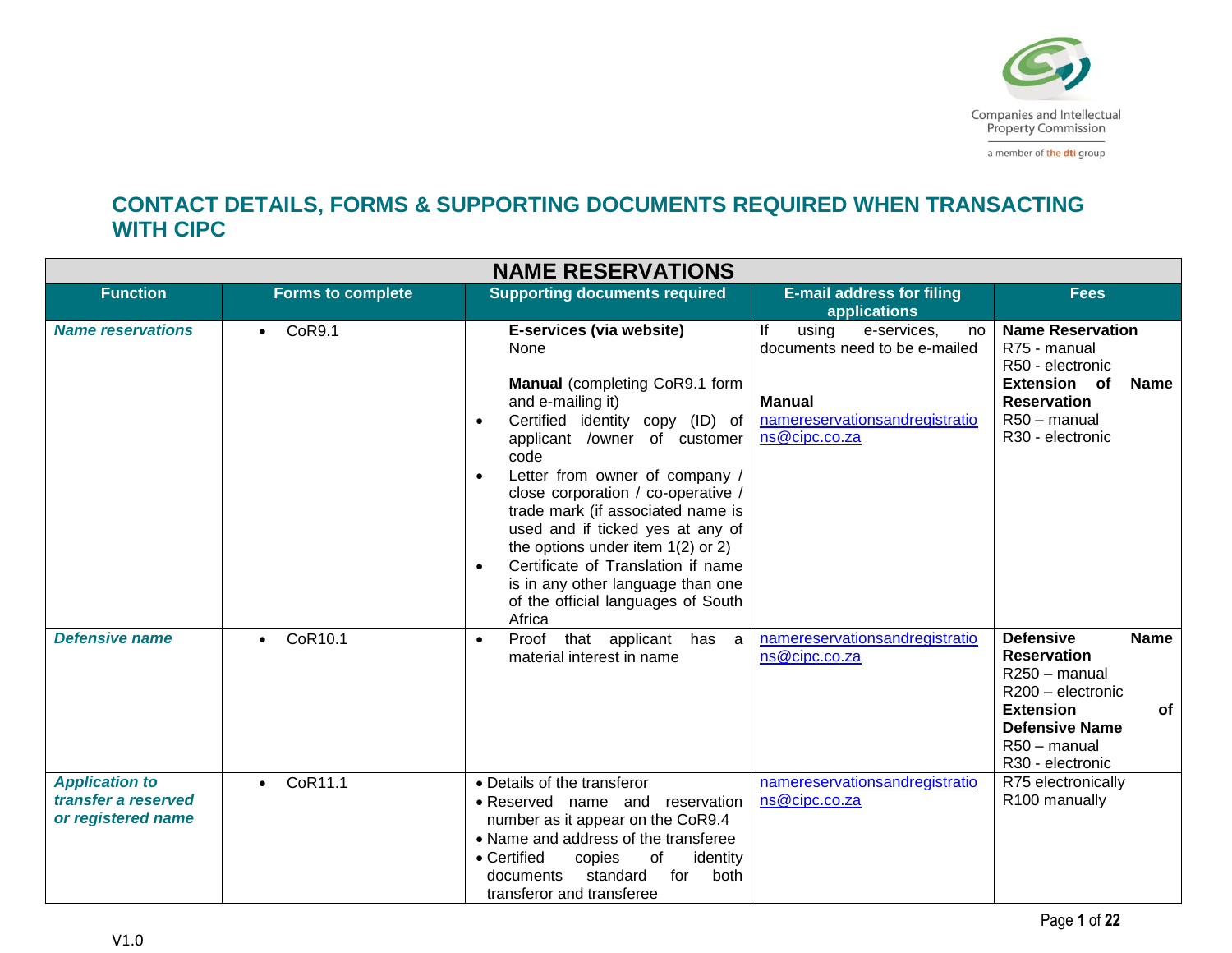| <b>Function</b>                               | <b>Forms to complete</b>                                                                                                                                                                                                                                 | <b>Supporting documents required</b>                                                                                                                                                                                                                                                                                                                                                                                                                                                                                                                                                                                                            | <b>E-mail address for filing</b><br>applications                                                                                                                                                                                                                                                                                                                                                                                                                              | <b>Fees</b>                                              |
|-----------------------------------------------|----------------------------------------------------------------------------------------------------------------------------------------------------------------------------------------------------------------------------------------------------------|-------------------------------------------------------------------------------------------------------------------------------------------------------------------------------------------------------------------------------------------------------------------------------------------------------------------------------------------------------------------------------------------------------------------------------------------------------------------------------------------------------------------------------------------------------------------------------------------------------------------------------------------------|-------------------------------------------------------------------------------------------------------------------------------------------------------------------------------------------------------------------------------------------------------------------------------------------------------------------------------------------------------------------------------------------------------------------------------------------------------------------------------|----------------------------------------------------------|
|                                               |                                                                                                                                                                                                                                                          | <b>CLOSE CORPORATION AMENDMENTS</b>                                                                                                                                                                                                                                                                                                                                                                                                                                                                                                                                                                                                             |                                                                                                                                                                                                                                                                                                                                                                                                                                                                               |                                                          |
| <b>Close corporation</b><br><i>amendments</i> | CK <sub>2</sub><br>Change in principle<br>$\bullet$<br>business<br>Change in name<br>Change<br>in<br>membership<br>detail<br>and<br>change<br>in<br>financial.<br>CK <sub>2</sub> A<br>Change in address<br>$\bullet$<br>Change in accounting<br>officer | • Certified identity copy of applicant<br>• Certified ID /passport copies of all<br>members and resigning members<br>• A written instrument by the close<br>corporation confirming the changes of<br>membership signed by all members<br>• In the case of a deceased member, an<br>executor's letter issued by the Master of<br>the High Court. The CK2 document must<br>be signed by the executor. A certified ID<br>copy of the executor of the estate must<br>also be attached.<br>• Change in accounting officer - attach a<br>letter of consent from the accounting<br>officer.<br>• Certified copy/passport of the accounting<br>officer. | E-mail certified CK2/CK2A<br>forms and supporting<br>documents to:<br>cc<br><b>Membership</b><br><b>Electronic:</b><br>eservicesck2@cipc.co.za<br><b>CC Membership - Manual:</b><br>manualck2@cipc.co.za<br>Officer's<br>Accounting<br>resignation<br>letters/consent<br>letters:<br>manualck2@cipc.co.za:<br>Manual change in address:<br>manualck2@cipc.co.za<br>Manual fin year end changes:<br>manualck2@cipc.co.za<br>Principal business change:<br>manualck2@cipc.co.za | $CK2 - R30$<br>CK <sub>2</sub> A<br>free<br>of<br>charge |
|                                               |                                                                                                                                                                                                                                                          |                                                                                                                                                                                                                                                                                                                                                                                                                                                                                                                                                                                                                                                 | close<br>The<br>request<br>for<br>corporation amendments will<br>not be affected until a certified<br>scanned copy or a hard copy<br>of the CK2/CK2A, signed by<br>all the members and resigning<br>members of the CLOSE<br>CORPORATION, as well as all<br>the supporting documents are<br>received by CIPC.                                                                                                                                                                  |                                                          |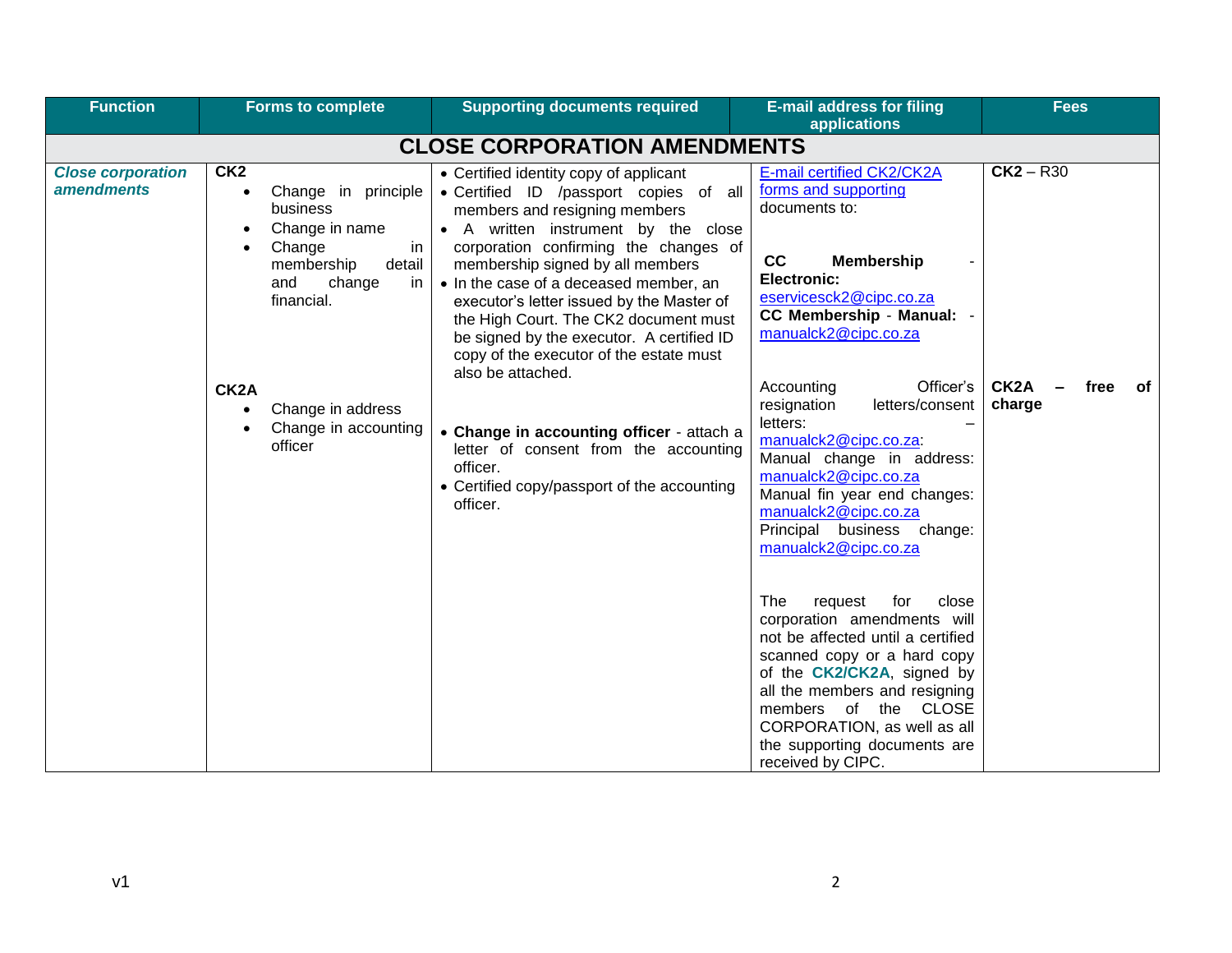| <b>Function</b>                                           | <b>Forms to complete</b> | <b>Supporting documents required</b>                                                                                                                                                                                                                                                                                                                                                                                                                                                                                                                                                                                                                                                                                                                                                                                                                                                                                                                                                                                                                                                                                                                                                        | <b>E-mail address for filing</b><br>applications | <b>Fees</b>      |
|-----------------------------------------------------------|--------------------------|---------------------------------------------------------------------------------------------------------------------------------------------------------------------------------------------------------------------------------------------------------------------------------------------------------------------------------------------------------------------------------------------------------------------------------------------------------------------------------------------------------------------------------------------------------------------------------------------------------------------------------------------------------------------------------------------------------------------------------------------------------------------------------------------------------------------------------------------------------------------------------------------------------------------------------------------------------------------------------------------------------------------------------------------------------------------------------------------------------------------------------------------------------------------------------------------|--------------------------------------------------|------------------|
|                                                           |                          | DEREGISTRATION AND RE-INSTATEMENTS FOR COMPANIES AND CLOSE CORPORATIONS                                                                                                                                                                                                                                                                                                                                                                                                                                                                                                                                                                                                                                                                                                                                                                                                                                                                                                                                                                                                                                                                                                                     |                                                  |                  |
| <b>Company and</b><br>close corporation<br>re-instatement | CoR40.5<br>$\bullet$     | Certified ID copy of the applicant<br>$\bullet$<br>(director/member);<br>Certified ID copy of the customer filing<br>the application;<br>Multiple deed search (reflecting<br>ownership of immovable property or<br>not) - deed search for each of the 10<br>regional Deeds Offices;<br>Letter Department of Public Works,<br>indicating that the department has no<br>objection to the re-instatement, if it has<br>immovable property;<br>Advertisement in a local newspaper<br>giving 21 calendar days notice of<br>proposed<br>application<br>for<br>re-<br>instatement;<br>Affidavit indicating the reasons for the<br>non filing of annual returns, if<br>deregistration was due to non<br>compliance in relation to annual<br>returns;<br>Affidavit indicating the reason for the<br>original request for deregistration, if<br>the company or close corporation itself<br>applied for deregistration; and<br>Sufficient<br>documentary<br>proof<br>$\bullet$<br>indicating that the company or close<br>corporation was in business or that it<br>had any outstanding<br>assets or<br>liabilities (e.g. property, intellectual<br>property rights) at the time of<br>deregistration. | re-instatements@cipc.co.za                       | R <sub>200</sub> |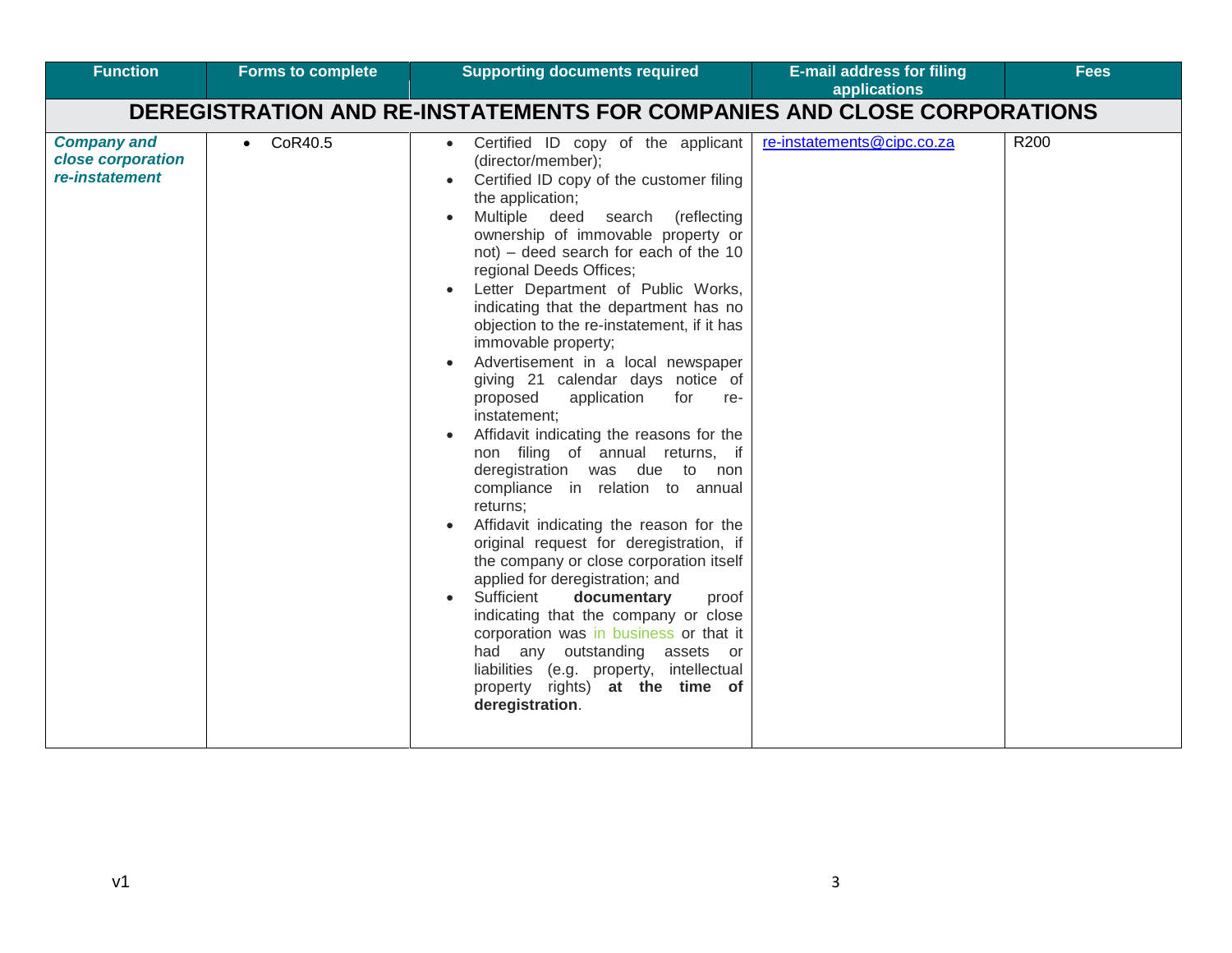| <b>Function</b>                                                                                         | <b>Forms to complete</b>                                                                                                                                                                                                                                                                                                                                                                                                                                                                                                                                                                                                                                                                                                                                                                                                                                                                                                                                                  | <b>Supporting documents</b><br>required                                                                                                                                                                                                                                                                                                                                                                                                                                                                                                                                                                                        | <b>E-mail address for filing</b><br>applications | <b>Fees</b>    |
|---------------------------------------------------------------------------------------------------------|---------------------------------------------------------------------------------------------------------------------------------------------------------------------------------------------------------------------------------------------------------------------------------------------------------------------------------------------------------------------------------------------------------------------------------------------------------------------------------------------------------------------------------------------------------------------------------------------------------------------------------------------------------------------------------------------------------------------------------------------------------------------------------------------------------------------------------------------------------------------------------------------------------------------------------------------------------------------------|--------------------------------------------------------------------------------------------------------------------------------------------------------------------------------------------------------------------------------------------------------------------------------------------------------------------------------------------------------------------------------------------------------------------------------------------------------------------------------------------------------------------------------------------------------------------------------------------------------------------------------|--------------------------------------------------|----------------|
| <b>Company and</b><br>close<br>corporation<br>deregistration<br>(by company or<br>close<br>corporation) | An original letter head of either the<br>company or close corporation or any other<br>person applying for deregistration. The<br>letter must contain the following<br>information:<br>sufficient<br>statement<br>and<br>$\bullet$<br>proof confirming<br>documentary<br>that: (i) the company or close<br>corporation is not carrying on<br>business or is dormant, and (ii)<br>has no assets or, because of the<br>inadequacy of its assets, that<br>there is no reasonable probability<br>of the company being liquidated;<br>tax number (if available);<br>the<br>if<br>company<br>close<br>or<br>corporation submits the request,<br>the letter must be signed by each<br>active director, member or the<br>company or close corporation's<br>duly authorised representative or<br>otherwise by the person who is<br>requesting the deregistration; and<br>a certified ID copy of any of the<br>signing the letter<br>persons'<br>wherein deregistration is required. | If the<br>company or<br>close<br>corporation<br>the<br>makes<br>application:-<br>· tax clearance certificate or any<br>other written confirmation from<br>the South African Revenue<br>Services (SARS) that no tax<br>liability is outstanding;<br>• a certified ID copy of any of the<br>persons' signing the letter<br>wherein<br>deregistration<br>is<br>requested; and<br>• if application is submitted by the<br>company or close corporations<br>duly authorized representative,<br>proof of such authorization in<br>the form of a resolution by the<br>company or close corporation<br>appointing such representative. | deregistrations@cipc.co.za                       | R <sub>0</sub> |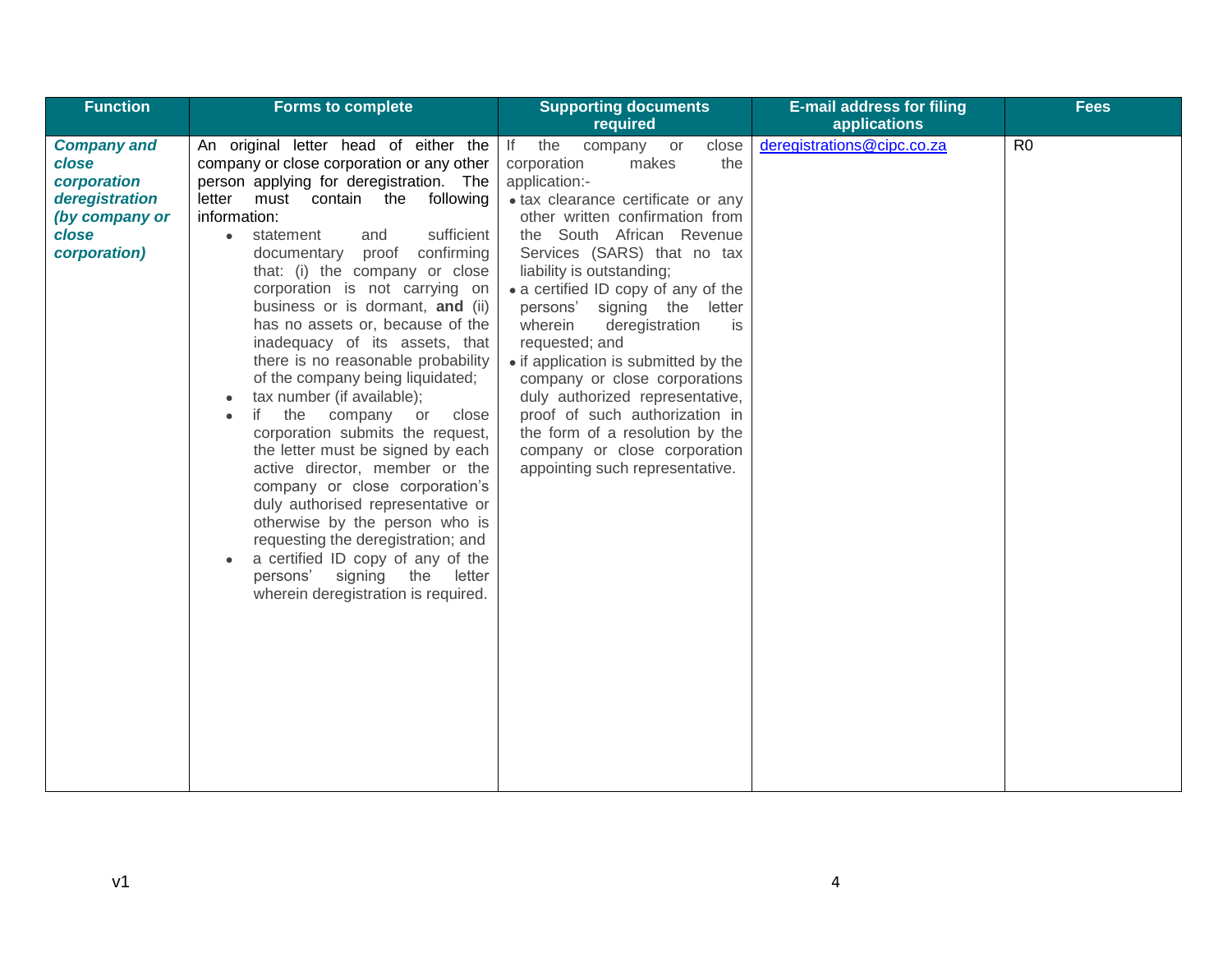| Function                                                                         | <b>Forms to complete</b>                                                                                                                                                                                                                                                                                                                                                                                                                                                                                                                                                                                                                                                    | <b>Supporting documents</b>                                                                                                                                                                                                                                                                                                                                                                                                                                                                                                                                                                                                                                                                                                                                                        | <b>E-mail address for filing</b> | <b>Fees</b>    |
|----------------------------------------------------------------------------------|-----------------------------------------------------------------------------------------------------------------------------------------------------------------------------------------------------------------------------------------------------------------------------------------------------------------------------------------------------------------------------------------------------------------------------------------------------------------------------------------------------------------------------------------------------------------------------------------------------------------------------------------------------------------------------|------------------------------------------------------------------------------------------------------------------------------------------------------------------------------------------------------------------------------------------------------------------------------------------------------------------------------------------------------------------------------------------------------------------------------------------------------------------------------------------------------------------------------------------------------------------------------------------------------------------------------------------------------------------------------------------------------------------------------------------------------------------------------------|----------------------------------|----------------|
|                                                                                  |                                                                                                                                                                                                                                                                                                                                                                                                                                                                                                                                                                                                                                                                             | required                                                                                                                                                                                                                                                                                                                                                                                                                                                                                                                                                                                                                                                                                                                                                                           | applications                     |                |
| <b>Company and</b><br>close<br>corporation<br>deregistration<br>(by third party) | An original letter head of either the<br>company or close corporation or any other<br>person applying for deregistration. The<br>letter must contain the following<br>information,<br>sufficient<br>statement<br>and<br>$\bullet$<br>documentary proof confirming<br>that: (i) the company or close<br>corporation is not carrying on<br>business or is dormant, and (ii)<br>has no assets or, because of the<br>inadequacy of its assets, that<br>there is no reasonable probability<br>of the company being liquidated;<br>tax number (if available);<br>a certified ID copy of any of the<br>signing<br>the<br>persons'<br>letter<br>wherein deregistration is required. | If a third party (any person other<br>than<br>the<br>company,<br>close<br>corporation or its duly appointed<br>representative itself) makes the<br>application: -<br>• sufficient<br>documentary<br>proof confirming that:<br>close<br>(i) the company or<br>corporation is not carrying on<br>business or is dormant, and<br>(ii) has no assets or, because of<br>the inadequacy of its assets,<br>that there is no reasonable<br>probability of the company<br>being liquidated;<br>• tax clearance certificate or any<br>other written confirmation from<br>the South African Revenue<br>Services (SARS) that no tax<br>liability is outstanding; and<br>• a certified ID copy of any of the<br>persons'<br>signing the letter<br>wherein<br>deregistration<br>is<br>requested. | deregistrations@cipc.co.za       | R <sub>0</sub> |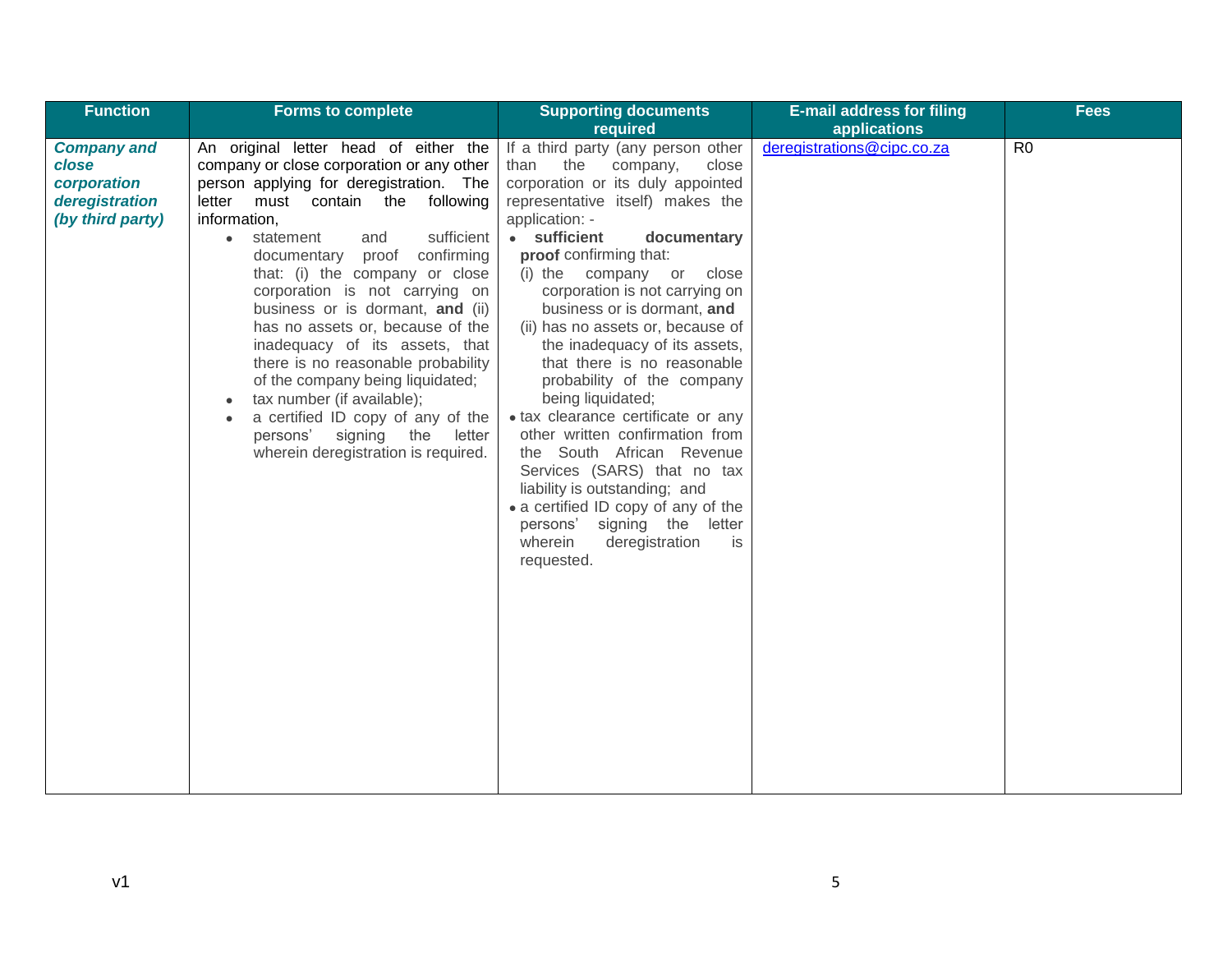| <b>Function</b>                                                                           | <b>Forms to complete</b>                                                                                                                                                                                                                                                                | <b>Supporting documents required</b>                                                                                                                                                                                                                                                                                                                                                                                                                                                                                                               | <b>E-mail address for filing</b><br>applications | <b>Fees</b>    |
|-------------------------------------------------------------------------------------------|-----------------------------------------------------------------------------------------------------------------------------------------------------------------------------------------------------------------------------------------------------------------------------------------|----------------------------------------------------------------------------------------------------------------------------------------------------------------------------------------------------------------------------------------------------------------------------------------------------------------------------------------------------------------------------------------------------------------------------------------------------------------------------------------------------------------------------------------------------|--------------------------------------------------|----------------|
| <b>Objection to</b><br>company or<br>close<br>corporation<br>deregistration               | An original letter head of the person<br>objecting to the deregistration. The letter<br>must contain the following information:<br>The reason for objecting to the<br>$\bullet$<br>deregistration; and<br>Contact details of the person<br>$\bullet$<br>objecting to the deregistration | • Certified ID copy of the person<br>objecting to the deregistration.<br>Note:<br>• This is only applicable if the<br>company or close corporation is<br>in voluntary deregistration. If the<br>company or close corporation is<br>in annual return deregistration,<br>then all outstanding annual<br>returns must be submitted to<br>cancel the deregistration.<br>Objection<br>letter<br>be<br>must<br>$\bullet$<br>submitted before the date of final<br>deregistration of the company or<br>close corporation.                                 | deregistrations@cipc.co.za                       | R <sub>0</sub> |
| <b>Company or</b><br>close<br>corporation re-<br><i>instatement</i><br><b>Court Order</b> |                                                                                                                                                                                                                                                                                         | Letter head of person submitting<br>$\bullet$<br>court order indicating contact<br>details of person submitting it and<br>customer code; and<br>Copy of court order re-instating<br>$\bullet$<br>the<br>company<br>close<br><b>or</b><br>corporation.<br>Notes:<br>• Customer code must be indicated<br>on letter as well as court order in<br>order to receive automatic<br>notification of processing;<br>If the court order states "rule nisi<br>is confirmed" then the previous<br>court order issuing the rule nisi<br>must also be submitted | re-instatements@cipc.co.za                       | R <sub>0</sub> |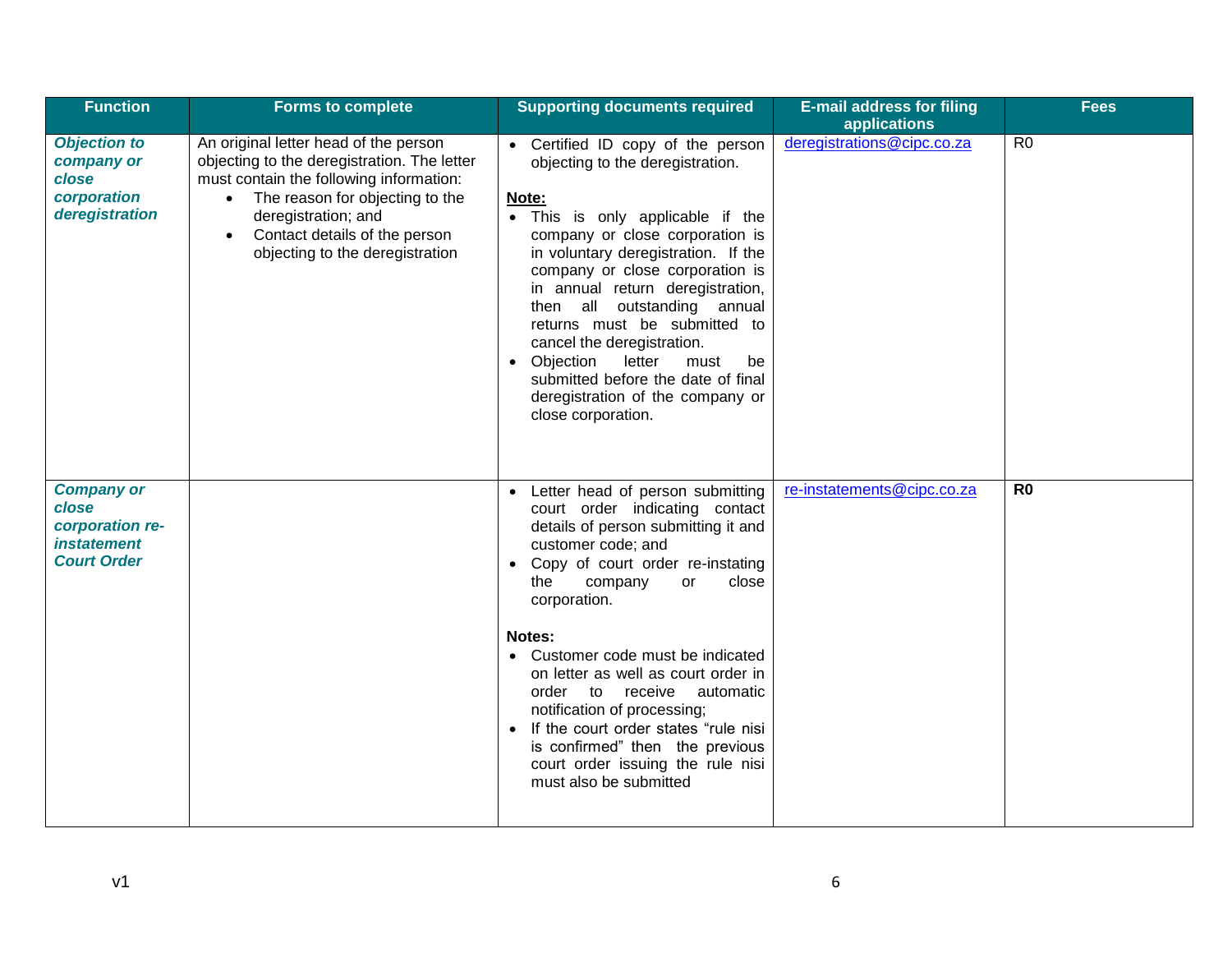| <b>Function</b>                                                                                                                                                                                                                                                                                                                                                                                                                       | <b>Forms to complete</b>                                                                                                                                                                                                                                                                                                                                                                                                                                                                                                                                                                | <b>Supporting documents</b><br>required                                                                                                                                                                                                                                                                                                                                                                                                                                | <b>E-mail address for filing applications</b>                                                                                                                                                                                                                                                                                                                                                                                                                                                                                                                                                                                                                                                                                                                                                                                                                                                                                                                                                                                                                                                                                                                                                              | Fees                                                                                                                                                             |
|---------------------------------------------------------------------------------------------------------------------------------------------------------------------------------------------------------------------------------------------------------------------------------------------------------------------------------------------------------------------------------------------------------------------------------------|-----------------------------------------------------------------------------------------------------------------------------------------------------------------------------------------------------------------------------------------------------------------------------------------------------------------------------------------------------------------------------------------------------------------------------------------------------------------------------------------------------------------------------------------------------------------------------------------|------------------------------------------------------------------------------------------------------------------------------------------------------------------------------------------------------------------------------------------------------------------------------------------------------------------------------------------------------------------------------------------------------------------------------------------------------------------------|------------------------------------------------------------------------------------------------------------------------------------------------------------------------------------------------------------------------------------------------------------------------------------------------------------------------------------------------------------------------------------------------------------------------------------------------------------------------------------------------------------------------------------------------------------------------------------------------------------------------------------------------------------------------------------------------------------------------------------------------------------------------------------------------------------------------------------------------------------------------------------------------------------------------------------------------------------------------------------------------------------------------------------------------------------------------------------------------------------------------------------------------------------------------------------------------------------|------------------------------------------------------------------------------------------------------------------------------------------------------------------|
|                                                                                                                                                                                                                                                                                                                                                                                                                                       |                                                                                                                                                                                                                                                                                                                                                                                                                                                                                                                                                                                         | <b>REGISTRATION OF COMPANIES</b>                                                                                                                                                                                                                                                                                                                                                                                                                                       |                                                                                                                                                                                                                                                                                                                                                                                                                                                                                                                                                                                                                                                                                                                                                                                                                                                                                                                                                                                                                                                                                                                                                                                                            |                                                                                                                                                                  |
| <b>Private company</b><br>short form<br><b>Important Note:</b><br><b>Customers are</b><br>advised and<br>encouraged to file<br>private company<br>short form<br>(CoR15.1A)<br>changes<br>electronically, as<br>the turnaround<br>time for electronic<br>applications is 3<br>days from the<br>date of receipt of<br>the supporting<br>documents, and<br>that of manual<br>applications is 25<br>days from<br>tracking the<br>document | Recommended - register<br>electronically via e-services<br>Main forms: CoR14.1 - Notice of<br>incorporation<br>CoR15.1A-Memorandum of<br>$\bullet$<br>incorporation<br><b>Secondary forms:</b><br>CoR14.1 Annexure A - Initial<br>$\bullet$<br>directors of company<br>CoR14.1<br>B<br>Annexure<br>$\overline{\phantom{a}}$<br>$\bullet$<br>Alternative<br>for<br>the<br>names<br>(if name<br>to<br>be<br>company<br>reserved at incorporation)<br>CoR14.1 Annexure $D -$ notice<br>$\bullet$<br>of company appointments (if<br>auditor<br>and/or<br>company<br>secretary is appointed) | $\bullet$ CoR9.4 (if<br>applicable)<br>Confirmation<br>notice of name<br>reservation<br>• Certified identity copy of applicant<br>• Certified identity copy of all<br>incorporators and directors<br>• Power of attorney (if applicable)<br>$\bullet$ If<br>there<br>is<br>a -<br>trust<br>or<br>company/juristic person as<br>an<br>incorporator, the resolution, as<br>well as the certified ID copy of the<br>duly authorised<br>representative<br>must be attached | <b>Electronically</b><br>- email supporting<br>documents for electronic registration to<br>eservicescoreg@cipc.co.za<br><b>Important Note:</b><br>1)<br>Documents must be submitted<br>in PDF or TIFF format.<br>2)<br>Documents must be send as<br>one attachment.<br>COR9.4 must be attached if a<br>3)<br>name has been approved.<br>The application must be<br>4)<br>finalised within 30 calendar days<br>from date of lodgment.<br>5)<br>Documents must only be lodged<br>once funds are reflecting in the<br>customer code.<br>Documents must reflect as an<br>6)<br>attachment and not form part of<br>the body of the e-mail.<br>Documents must be legible and<br>7)<br>only submitted once.<br>Application queried/rejected via<br>8)<br>eservicescoreg@cipc.co.za<br>cannot be re-used, customers<br>are required to recapture<br>information and get a new<br>tracking number. Attach all the<br>supporting documents required<br>then email them to dedicated<br>email address for registration.<br>Tracking number must be<br>9)<br>clearly stated in the subject<br>heading of the email.<br>Manual - e-mail application form and<br>supporting<br>documents<br>to<br>companydocs@cipc.co.za | R175 minus name<br>reservation<br>fee if<br>name was reserved<br>i.e.<br>R125 if name was<br>reserved<br>electronically<br>R100 if name was<br>reserved manually |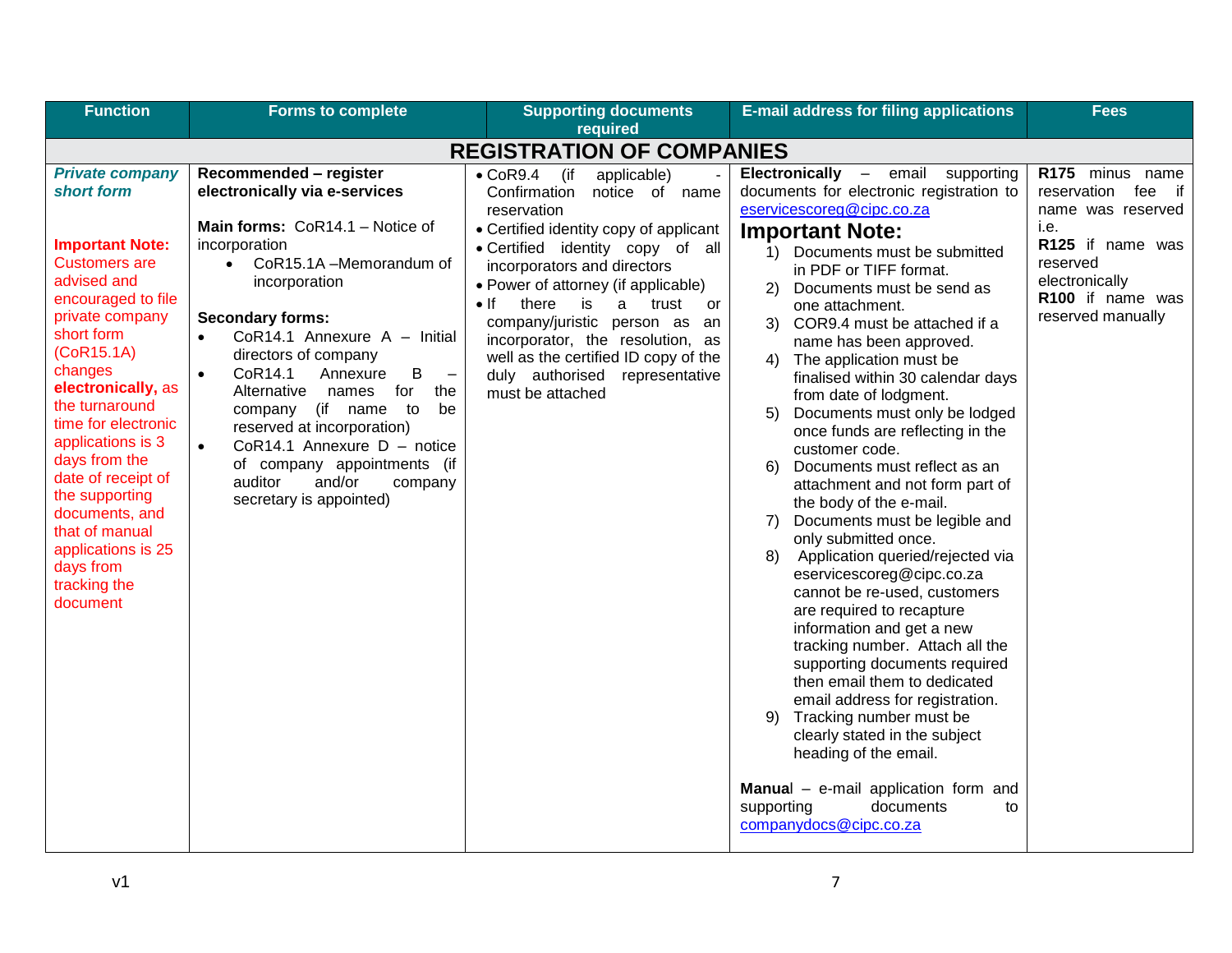| <b>Function</b>                                                  | <b>Forms to complete</b>                                                                                                                                                                                                                                                                                                                | <b>Supporting documents required</b>                                                                                                                                                                                                                                | <b>E-mail address for filing</b><br><b>applications</b>                            | <b>Fees</b>                                                                                                                                                                                                   |
|------------------------------------------------------------------|-----------------------------------------------------------------------------------------------------------------------------------------------------------------------------------------------------------------------------------------------------------------------------------------------------------------------------------------|---------------------------------------------------------------------------------------------------------------------------------------------------------------------------------------------------------------------------------------------------------------------|------------------------------------------------------------------------------------|---------------------------------------------------------------------------------------------------------------------------------------------------------------------------------------------------------------|
| <b>Profit company</b><br>long form                               | <b>Main forms</b><br>CoR <sub>14.1</sub> and<br>CoR15.1B<br><b>Secondary forms</b><br>CoR14.1 Annexure A<br>CoR14.1 Annexure B (if name<br>to be reserved at incorporation)<br>CoR14.1 Annexure C (if ring<br>fencing)<br>CoR14.1 Annexure D (if auditor,<br>committee<br>audit<br>members<br>and/or company secretary is<br>appointed) | (if<br>$\bullet$ CoR9.4<br>applicable)<br>Confirmation<br>notice of name<br>reservation<br>• Certified identity copy of applicant<br>• Certified identity copy of all<br>incorporators and directors<br>• Power of attorney (if applicable)                         | Email application form and supporting<br>documents<br>tο<br>companydocs@cipc.co.za | <b>R475</b><br>minus<br>name<br>if<br>reservation<br>fee<br>reserved<br>name<br>was<br>i.e.<br>R425<br>if<br>name<br>was<br>reserved electronically<br>R400 if name was<br>reserved manually                  |
| <b>Non profit</b><br>company<br>without<br>members short<br>form | <b>Main forms</b><br>CoR14.1 and CoR15.1C<br><b>Secondary forms</b><br>CoR14.1 Annexure A<br>CoR14.1 Annexure B (if name<br>to be reserved at incorporation)<br>CoR14.1 Annexure D (if auditor,<br>$\bullet$<br>audit committee members<br>and/or company secretary is<br>appointed)                                                    | CoR9.4<br>(if<br>applicable)<br>Confirmation<br>notice of name<br>reservation<br>Certified<br>identity<br>. of<br>copy<br>applicant<br>Certified identity copy of all<br>$\bullet$<br>incorporators and directors<br>Power of attorney (if applicable)<br>$\bullet$ | Email application form and supporting<br>documents<br>to<br>companydocs@cipc.co.za | R <sub>175</sub><br>minus<br>name<br>if<br>reservation<br>fee<br>reserved<br>name<br>was<br>i.e.<br>R <sub>125</sub><br>if<br>name was<br>reserved electronically<br>R100 if name<br>was<br>reserved manually |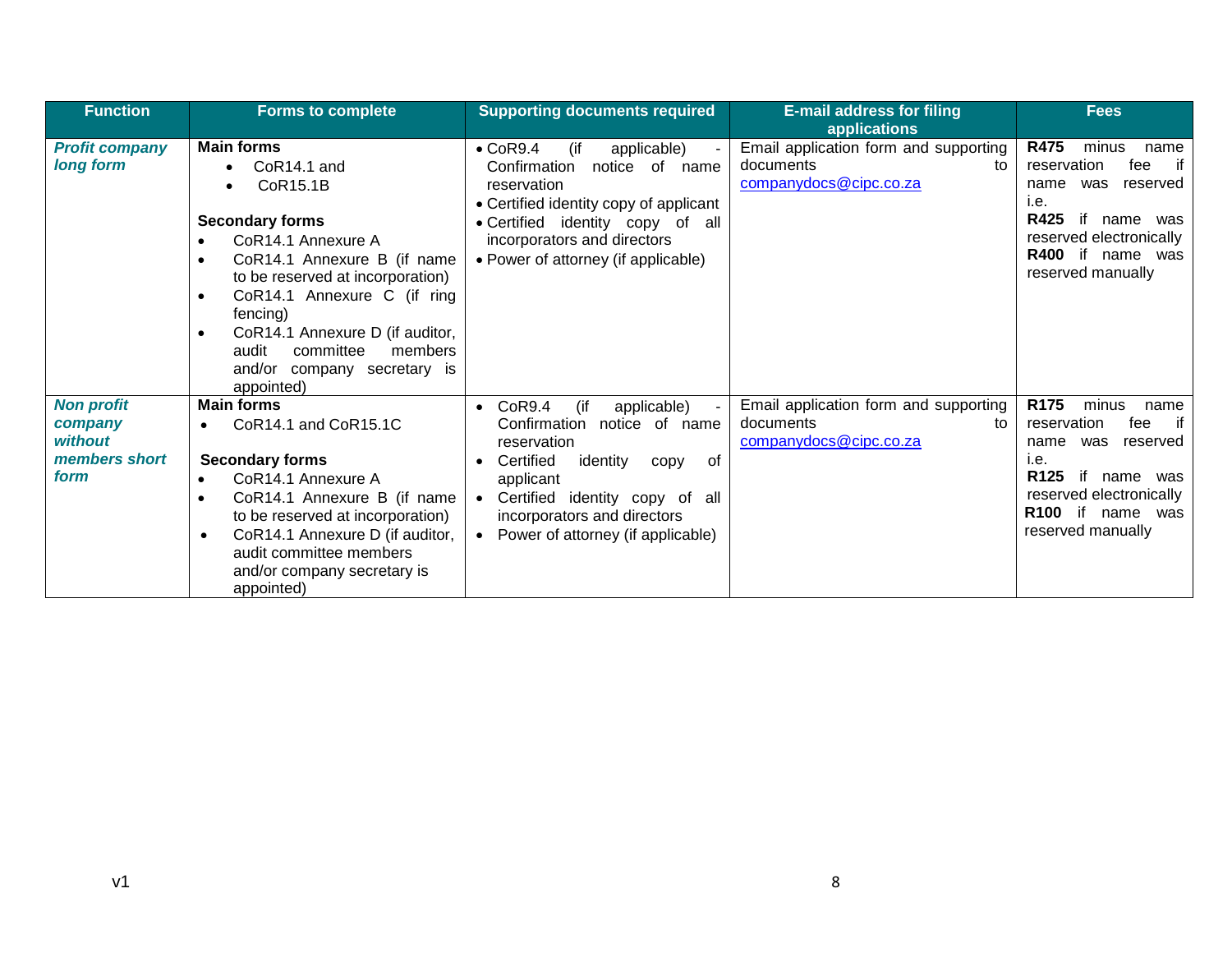| <b>Function</b>                                           | Forms to complete                                                                                                                                                                                                                                                                                                                                                                  | <b>Supporting documents required</b>                                                                                                                                                                                         | <b>E-mail address for filing</b><br>applications                                            | <b>Fees</b>                                                                                                                                                                            |
|-----------------------------------------------------------|------------------------------------------------------------------------------------------------------------------------------------------------------------------------------------------------------------------------------------------------------------------------------------------------------------------------------------------------------------------------------------|------------------------------------------------------------------------------------------------------------------------------------------------------------------------------------------------------------------------------|---------------------------------------------------------------------------------------------|----------------------------------------------------------------------------------------------------------------------------------------------------------------------------------------|
| <b>Non profit company</b><br>without members<br>long form | <b>Main forms</b><br>CoR14.1 and CoR15.1D<br><b>Secondary forms</b><br>CoR14.1 Annexure A<br>CoR14.1 Annexure B<br>(if<br>be reserved<br>name to<br>at<br>incorporation)<br>CoR14.1 Annexure C (if ring<br>$\bullet$<br>fencing)<br>CoR14.1 Annexure D (if<br>$\bullet$<br>auditor, audit committee<br>members and/or company<br>secretary is appointed)                           | CoR9.4 (if applicable) - Confirmation<br>notice of name reservation<br>Certified identity copy of applicant<br>Certified<br>all<br>identity copy<br>0f<br>incorporators and directors<br>• Power of attorney (if applicable) | Email<br>application form<br>and<br>supporting<br>documents<br>to<br>companydocs@cipc.co.za | R475<br>minus<br>name<br>if<br>reservation<br>fee<br>name was reserved<br>i.e.<br>R425<br>if<br>name was<br>reserved electronically<br>R400 if name was<br>reserved manually           |
| <b>Non profit company</b><br>with members long<br>form    | <b>Main forms</b><br>CoR14.1 and CoR15.1E<br>$\bullet$<br><b>Secondary forms</b><br>CoR14.1 Annexure A<br>CoR14.1 Annexure B<br>(if<br>$\bullet$<br>be reserved<br>name to<br>at<br>incorporation)<br>CoR14.1 Annexure C (if ring<br>$\bullet$<br>fencing)<br>CoR14.1 Annexure D (if<br>$\bullet$<br>auditor, audit committee<br>members and/or company<br>secretary is appointed) | • CoR9.4 (if applicable)<br>• Certified identity copy of applicant<br>• Certified<br>identity<br>all<br>0f<br>copy<br>incorporators and directors<br>• Power of attorney (if applicable)                                     | Email application<br>form<br>and<br>supporting<br>documents<br>to<br>companydocs@cipc.co.za | R475<br>minus<br>name<br>if<br>reservation<br>fee<br>reserved<br>name<br>was<br>i.e.<br><b>R425</b><br>if name was<br>reserved electronically<br>R400 if name was<br>reserved manually |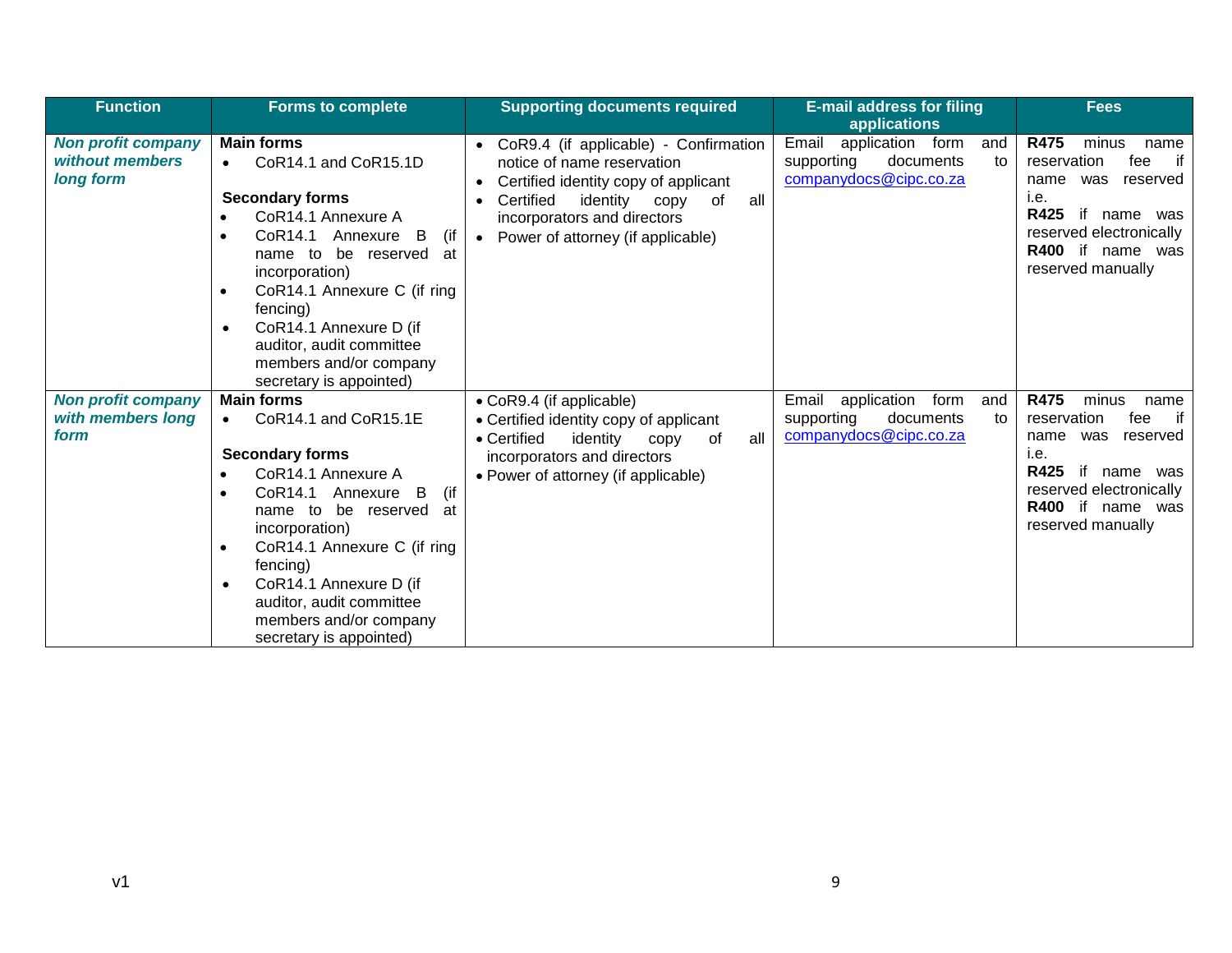| <b>Function</b>                                                        | <b>Forms to complete</b>                                                                                              | <b>Supporting documents required</b>                                                                                                                                                                                                                                                                                                                                                                                                                                                                                                     | <b>E-mail address for filing</b><br>applications                                | <b>Fees</b> |
|------------------------------------------------------------------------|-----------------------------------------------------------------------------------------------------------------------|------------------------------------------------------------------------------------------------------------------------------------------------------------------------------------------------------------------------------------------------------------------------------------------------------------------------------------------------------------------------------------------------------------------------------------------------------------------------------------------------------------------------------------------|---------------------------------------------------------------------------------|-------------|
| <b>Registration of</b><br><b>External Company</b>                      | <b>Main forms</b><br>CoR20.1 and CoR20.1<br>$\bullet$<br>Annexure A<br><b>Secondary forms</b><br>CoR21.1<br>$\bullet$ | Certified copy of Memorandum of<br>Incorporation, Certified copy of<br>Certificate of Incorporation<br>-or<br>comparable document registered in<br>the foreign jurisdiction<br>Certified<br>copy<br>оf<br>current<br>Registration Certificate, if different<br>Translated copies of any such<br>document if the original is not in an<br>official language of the Republic.                                                                                                                                                              | Email application form and<br>supporting documents to<br>companydocs@cipc.co.za | <b>R400</b> |
| <b>Transfer of Foreign</b><br><b>Company to the</b><br><b>Republic</b> | CoR 17.1<br>$\bullet$                                                                                                 | A letter of law of the jurisdiction in<br>$\bullet$<br>which the company is registered<br>permits such transfer<br>Memorandum Of Incorporation;<br>Complete and signed (CoR 15.1 A<br>or B or unique MOI)<br>Copy of the certificate of its current<br>registration issued by the<br>jurisdiction in which it is registered<br>at the time of the application,<br>Copy of recent annual financial<br>statements,<br>Copy of the shareholder resolution<br>approving the transfer of the<br>registration to the Republic and<br>Affidavit | Email application form and<br>supporting documents to<br>companydocs@cipc.co.za | <b>R400</b> |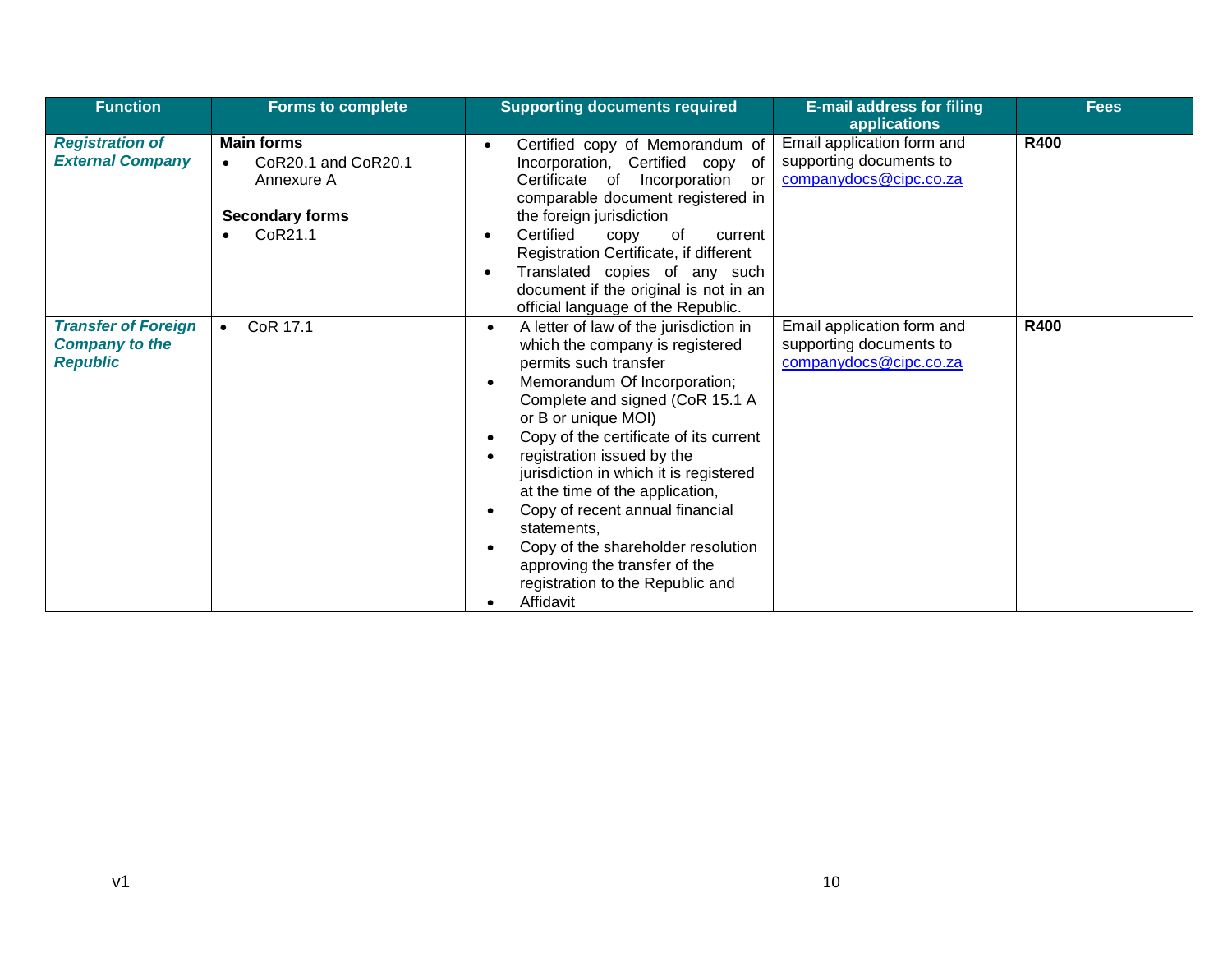| <b>Function</b>                                                            | <b>Forms to complete</b>                                                                                                                                                                                                                                                                                                     | <b>Supporting documents required</b>                                                                                                                                                                         | <b>E-mail address for filing</b><br>applications                                | <b>Fees</b>      |
|----------------------------------------------------------------------------|------------------------------------------------------------------------------------------------------------------------------------------------------------------------------------------------------------------------------------------------------------------------------------------------------------------------------|--------------------------------------------------------------------------------------------------------------------------------------------------------------------------------------------------------------|---------------------------------------------------------------------------------|------------------|
| <b>Conversion of</b><br>close corporation<br>to a company                  | • CoR 18.1 (tracking number)<br>(CM1,2,2A,2B,2C,2D,CK2.CK)<br>2A)<br>Cor 39 for initial directors<br>CoR21.1 change in registered<br>address<br>CoR 25 Change in financial<br>year<br>CoR 44 Auditors appointment<br>CoR 44 Company secretary<br>CoR 44 Audit Committee<br>member<br>Cor 9.4 Reserve name (if<br>applicable) | The original written resolution or<br>$\bullet$<br>statement of consent.<br>Certified identity copy of applicant,<br>$\bullet$<br>Certified identity copy of all<br>$\bullet$<br>incorporators and directors | Email application form and supporting<br>documents to<br>companydocs@cipc.co.za |                  |
|                                                                            |                                                                                                                                                                                                                                                                                                                              | <b>COMPANY CHANGES (CoR39 etc)</b>                                                                                                                                                                           |                                                                                 |                  |
| <b>Notice of Change</b><br>in Registered<br><b>Office</b>                  | <b>Transact electronically via the</b><br>website (e-services)<br>CoR21.1<br>$\bullet$                                                                                                                                                                                                                                       | Fully automated process - no<br>$\bullet$<br>supporting documents required                                                                                                                                   | None                                                                            | R <sub>0</sub>   |
| <b>Notice of</b><br><b>Location of</b><br><b>Company</b><br><b>Records</b> | CoR <sub>22</sub>                                                                                                                                                                                                                                                                                                            | Certified copy of ID of applicant<br>$\bullet$                                                                                                                                                               | companychanges@cipc.co.za                                                       | R <sub>0</sub>   |
| <b>Notice of Person</b><br><b>Authorised to</b><br><b>Accept Service</b>   | $\bullet$ CoR21.2                                                                                                                                                                                                                                                                                                            | Certified copy of ID of applicant<br>$\bullet$<br>Written Instrument stating who is<br>$\bullet$<br>resigning                                                                                                | cor21.2@cipc.co.za                                                              | R <sub>0</sub>   |
| <b>Notice of Change</b><br><i>in Financial Year</i><br><b>End</b>          | Transact electronically via the<br>website (e-services)                                                                                                                                                                                                                                                                      | Fully automated process - no<br>$\bullet$<br>supporting documents required                                                                                                                                   | None                                                                            | R <sub>100</sub> |
|                                                                            | $\bullet$ CoR25                                                                                                                                                                                                                                                                                                              |                                                                                                                                                                                                              |                                                                                 |                  |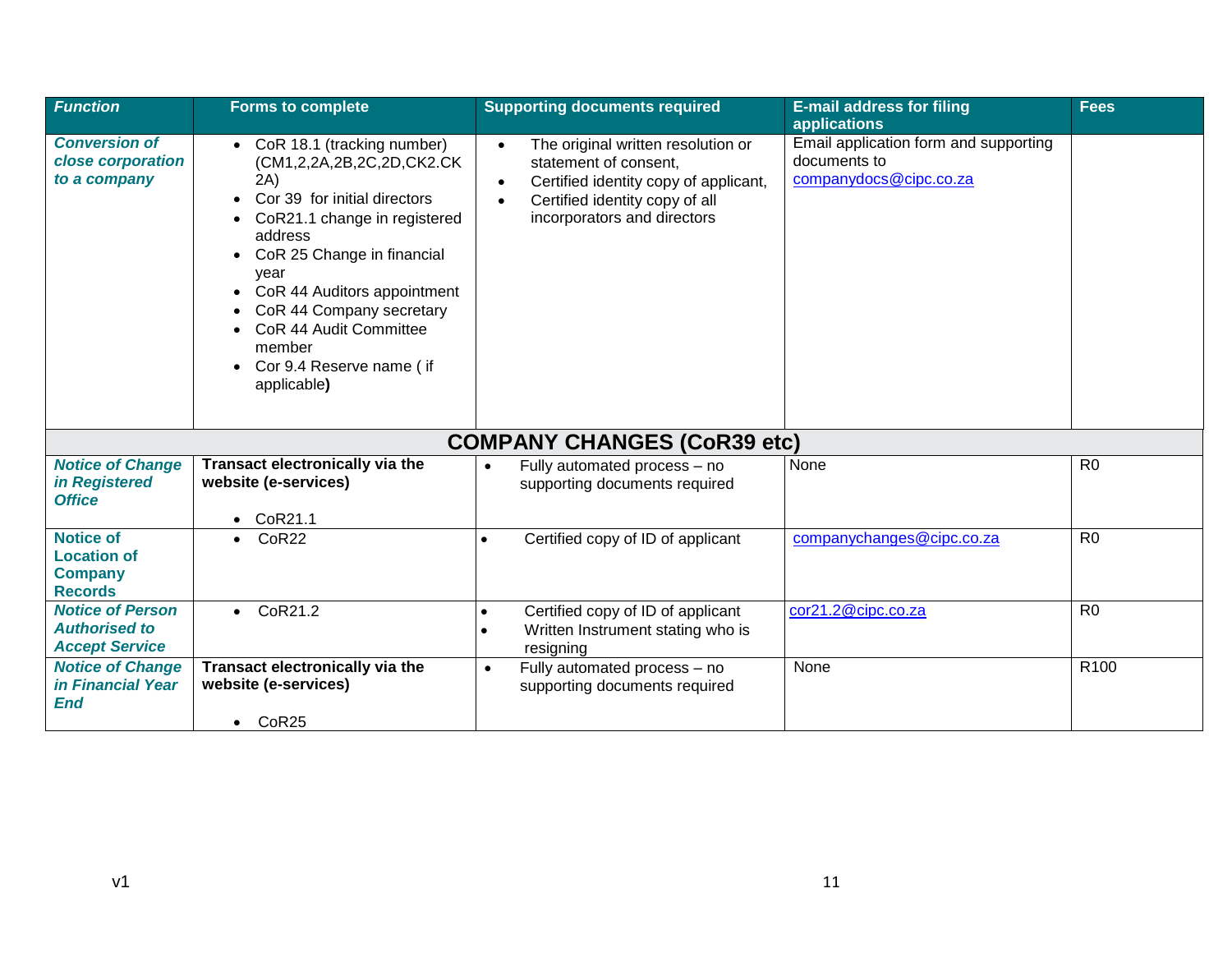| <b>Function</b>                                                                                                                                                                                                                                                                                                                                                                                          | <b>Forms to complete</b>                                                                                 | <b>Supporting documents required</b>                                                                                                                                                                                                                                                                                                                                                                                                                                                                                                                                                                                                                                                                       | <b>E-mail address for filing</b><br>applications                                                                                                                                                                            | <b>Fees</b>    |
|----------------------------------------------------------------------------------------------------------------------------------------------------------------------------------------------------------------------------------------------------------------------------------------------------------------------------------------------------------------------------------------------------------|----------------------------------------------------------------------------------------------------------|------------------------------------------------------------------------------------------------------------------------------------------------------------------------------------------------------------------------------------------------------------------------------------------------------------------------------------------------------------------------------------------------------------------------------------------------------------------------------------------------------------------------------------------------------------------------------------------------------------------------------------------------------------------------------------------------------------|-----------------------------------------------------------------------------------------------------------------------------------------------------------------------------------------------------------------------------|----------------|
| <b>Notice of Change</b><br>of Directors<br><b>Important Note:</b><br><b>Customers are</b><br>advised and<br>encouraged to file<br>Cor39 director<br>changes<br>electronically, as<br>the turnaround time<br>for electronic<br>applications is 5<br>days from the date<br>of receipt of the<br>supporting<br>documents, and<br>that of manual<br>applications is 30<br>days from tracking<br>the document | <b>Recommended - transaction</b><br>electronically via the website<br>(e-services)<br>CoR39<br>$\bullet$ | Certified copy of ID of applicant<br>$\bullet$<br>Certified copies of ID of directors<br>affected by the change e.g<br>resigning, appointed and change<br>details of current directors<br>Depending on the nature of change:<br>Proof of<br>disqualification<br>➤<br>or<br>(Court<br>delinquency<br>order<br>sequestration)<br>Proof of death (Appointment as<br>Executor Letter / death certificate)<br>Proof of incapacitation (Court order<br>appointing<br>a<br>curator<br>sequestration)<br>Mandate for applicant to file notice<br>on behalf of the company<br>Resolution, Extract or minutes of<br>the meeting in terms of which<br>director has<br>resigned/appointed/removed/not re-<br>appointed | <b>Electronically (e-services)</b><br>Email forms and supporting<br>documents to<br>eservicescor39@cipc.co.za<br>Manual<br>Where CoR39 form is<br>$\bullet$<br>completed by hand/typed.<br>E-mail to manualcor39@cipc.co.za | R <sub>0</sub> |
| <b>Notice of Change</b><br>to Company<br><b>Secretary and</b><br><b>Auditor</b>                                                                                                                                                                                                                                                                                                                          | $\bullet$ CoR44                                                                                          | Certified copy of ID of applicant<br>$\bullet$<br>Certified copies of ID auditor and/or<br>audit committee members - if<br>applicable                                                                                                                                                                                                                                                                                                                                                                                                                                                                                                                                                                      | cor44@cipc.co.za                                                                                                                                                                                                            | R <sub>0</sub> |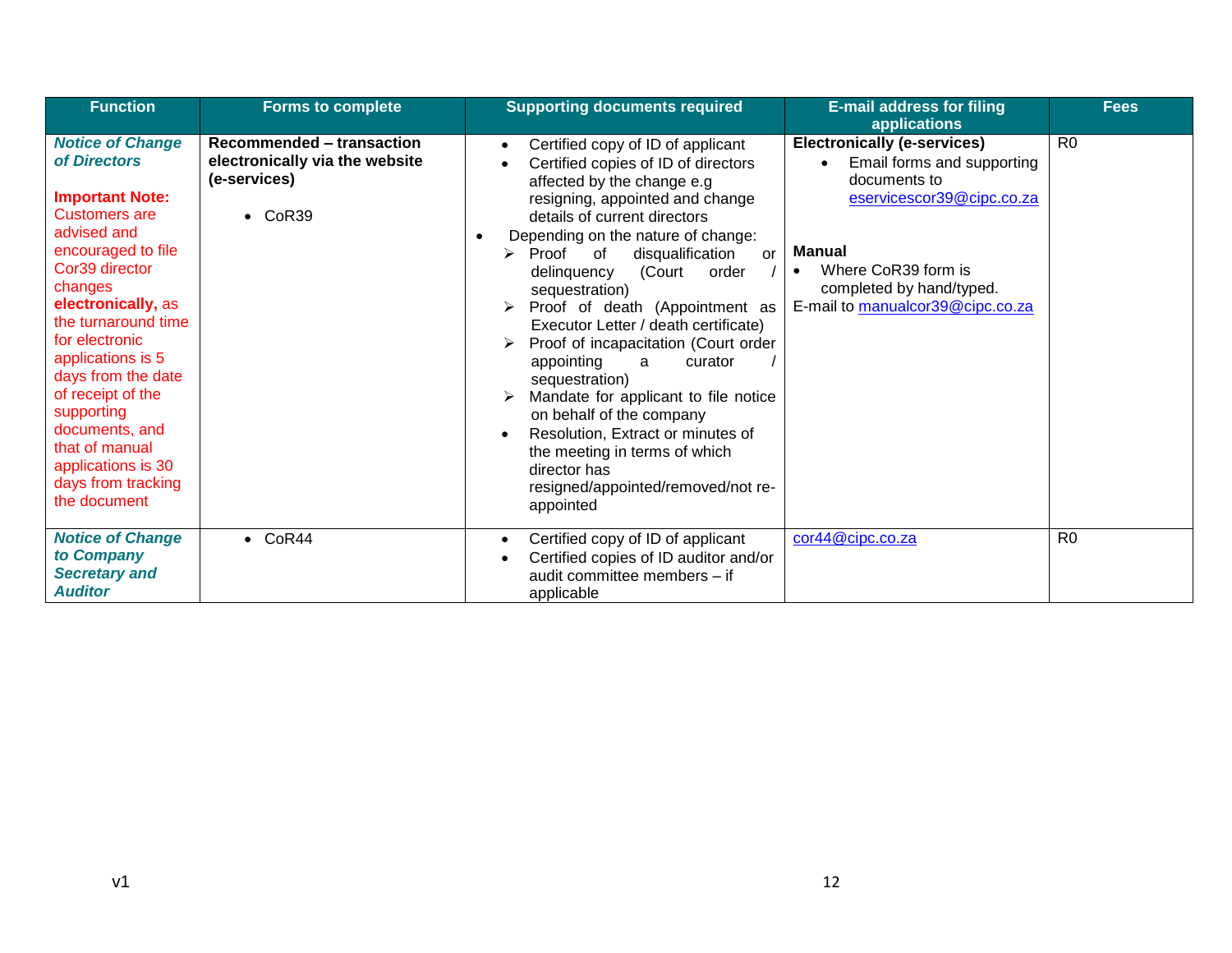| <b>Function</b>                                                                                                                  | <b>Forms to complete</b>                                                                                                              | <b>Supporting documents required</b>                                                                                                                                                                                                                                                                                                                 | <b>E-mail address for filing</b><br>applications | <b>Fees</b>                                       |
|----------------------------------------------------------------------------------------------------------------------------------|---------------------------------------------------------------------------------------------------------------------------------------|------------------------------------------------------------------------------------------------------------------------------------------------------------------------------------------------------------------------------------------------------------------------------------------------------------------------------------------------------|--------------------------------------------------|---------------------------------------------------|
|                                                                                                                                  |                                                                                                                                       | <b>SPECIAL RESOLUTIONS AND COMPANY AMENDMENTS</b>                                                                                                                                                                                                                                                                                                    |                                                  |                                                   |
| <b>Notice of</b><br><b>Amendment of</b><br><b>Memorandum of</b><br><b>Incorporation (Mol)</b>                                    | <b>Main form</b><br>$\bullet$ CoR15.2<br><b>Secondary forms</b><br>CoR15.1 B, C, D, E<br>$\bullet$<br>or own MOI (if<br>aligning MOI) | Certified copy of the written resolution or<br>$\bullet$<br>minutes of the meeting at which the decision<br>to amend was taken<br>Certified copy of ID of signatory (active<br>$\bullet$<br>director/company secretary or<br>representative)                                                                                                         | moiamendments@cipc.co.za                         | <b>R250</b><br><b>Name reservation</b><br>R75/R50 |
| <b>Company name</b><br>changes<br><b>JSE applications</b><br>for urgent MOI<br>amendments for<br><b>LISTED companies</b><br>only | CoR15.2 Annexure<br>A - if ring fencing                                                                                               | Power of attorney - if representative<br>$\bullet$<br>Certified copy of ID of applicant<br>$\bullet$<br>Approved and valid CoR9.4 - if name change<br>$\bullet$<br>JSEapplications@cipc.co.za                                                                                                                                                        | namechange@cipc.co.za                            |                                                   |
| <b>Notice of alteration</b><br>of MOI and<br>company rules                                                                       | CoR15.3<br>$\bullet$                                                                                                                  | Copy of proof of publication<br>$\bullet$<br>Originally certified ID copy of signatory<br>$\bullet$<br>(active director/company<br>secretary/representative)<br>Power of attorney - if representative<br>$\bullet$<br>Originally certified ID copy of applicant<br>$\bullet$<br>Copy of MOI or extract of MOI indicating<br>$\bullet$<br>corrections | moiamendments@cipc.co.za                         | R250                                              |
| <b>Notice of</b><br><b>Translation of MOI</b>                                                                                    | CoR15.4<br>$\bullet$                                                                                                                  | Copy of Translation<br>$\bullet$<br><b>Translation Certificate</b><br>$\bullet$<br>Originally certified ID copy of signatory<br>(active director/company<br>secretary/representative)<br>Power of attorney - if representative<br>$\bullet$<br>Originally certified ID copy of applicant<br>$\bullet$                                                | moiamendments@cipc.co.za                         | R250                                              |
| <b>Notice of</b><br><b>Consolidation of</b><br><b>MOI (CoR15.5)</b>                                                              | CoR15.5<br>$\bullet$                                                                                                                  | Sworn statement by director/attorney or<br>$\bullet$<br>notary republic<br>Originally certified ID copy of signatory<br>$\bullet$<br>(active director/company<br>secretary/representative)<br>Power of attorney - if representative<br>$\bullet$<br>Originally certified ID copy of applicant                                                        | moiamendments@cipc.co.za                         | R250                                              |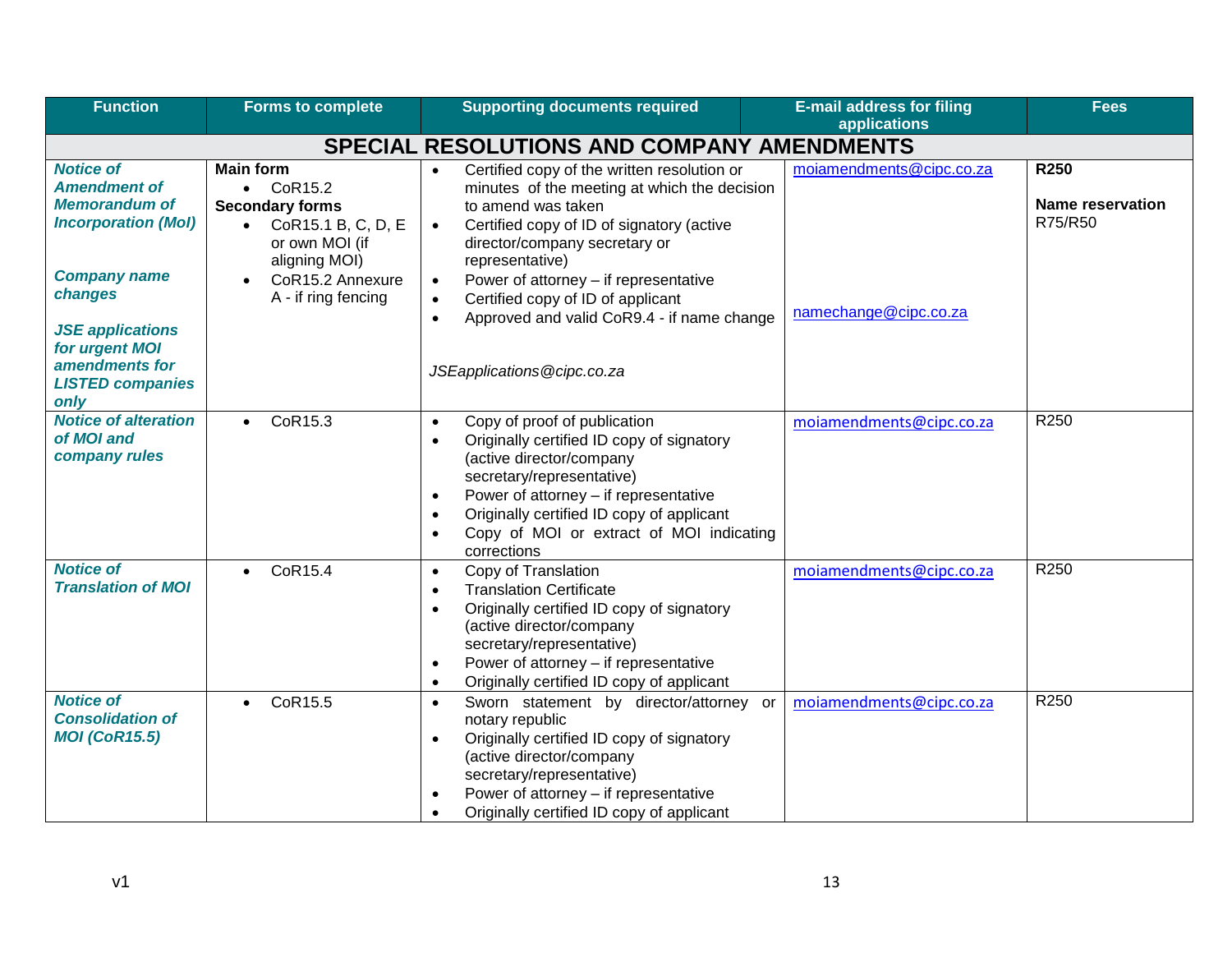| <b>Function</b>                                                                                                                                                 | <b>Forms to complete</b> | <b>Supporting documents required</b>                                                                                                                                                                                                                                                                                                                                                                                                                                                                                                                                                | <b>E-mail address for filing</b><br>applications | <b>Fees</b>                                                                |
|-----------------------------------------------------------------------------------------------------------------------------------------------------------------|--------------------------|-------------------------------------------------------------------------------------------------------------------------------------------------------------------------------------------------------------------------------------------------------------------------------------------------------------------------------------------------------------------------------------------------------------------------------------------------------------------------------------------------------------------------------------------------------------------------------------|--------------------------------------------------|----------------------------------------------------------------------------|
| <b>Voluntary Winding</b><br><b>Up for solvent</b><br>companies and<br>close corporations                                                                        | CoR40.1<br>$\bullet$     | (Section 82 of Companies Act, 2008)<br>Security - JM12 or consent to dispense with security<br>- if winding up is by company<br>Original or certified copy of the written special<br>resolution or minutes (accompanied by the<br>agenda/notice) of the meeting at which the decision<br>to wind-up was taken<br>Security - JM12 or consent to dispense with security<br>(if liquidated by company / members)<br>Originally certified ID copy of signatory (active<br>$\bullet$<br>director/company secretary/representative)<br>Power of attorney – if representative<br>$\bullet$ | liquidations@cipc.co.za                          | R250                                                                       |
| <b>Voluntary Winding</b><br>up for Insolvent<br><b>Companies and</b><br><b>Close corporations</b><br><b>Chapter 14 of the</b><br><b>Companies Act,</b><br>1973) | <b>CM26</b><br>$\bullet$ | (Chapter 14 of the Companies Act, 1973)<br>CM25a or CM25 plus notice of the meeting<br>Security - JM12 or consent to dispense with security<br>- if winding up is by company<br>CM100 - Statement of Company Affairs<br>$\bullet$<br>Originally certified ID copy of signatory on the CM 26<br>$\bullet$<br>(active director/company secretary/representative)<br>Power of attorney – if representative<br>$\bullet$                                                                                                                                                                | liquidations@cipc.co.za                          | R80 + R150 penalty<br>if not lodged within a<br>month after the<br>meeting |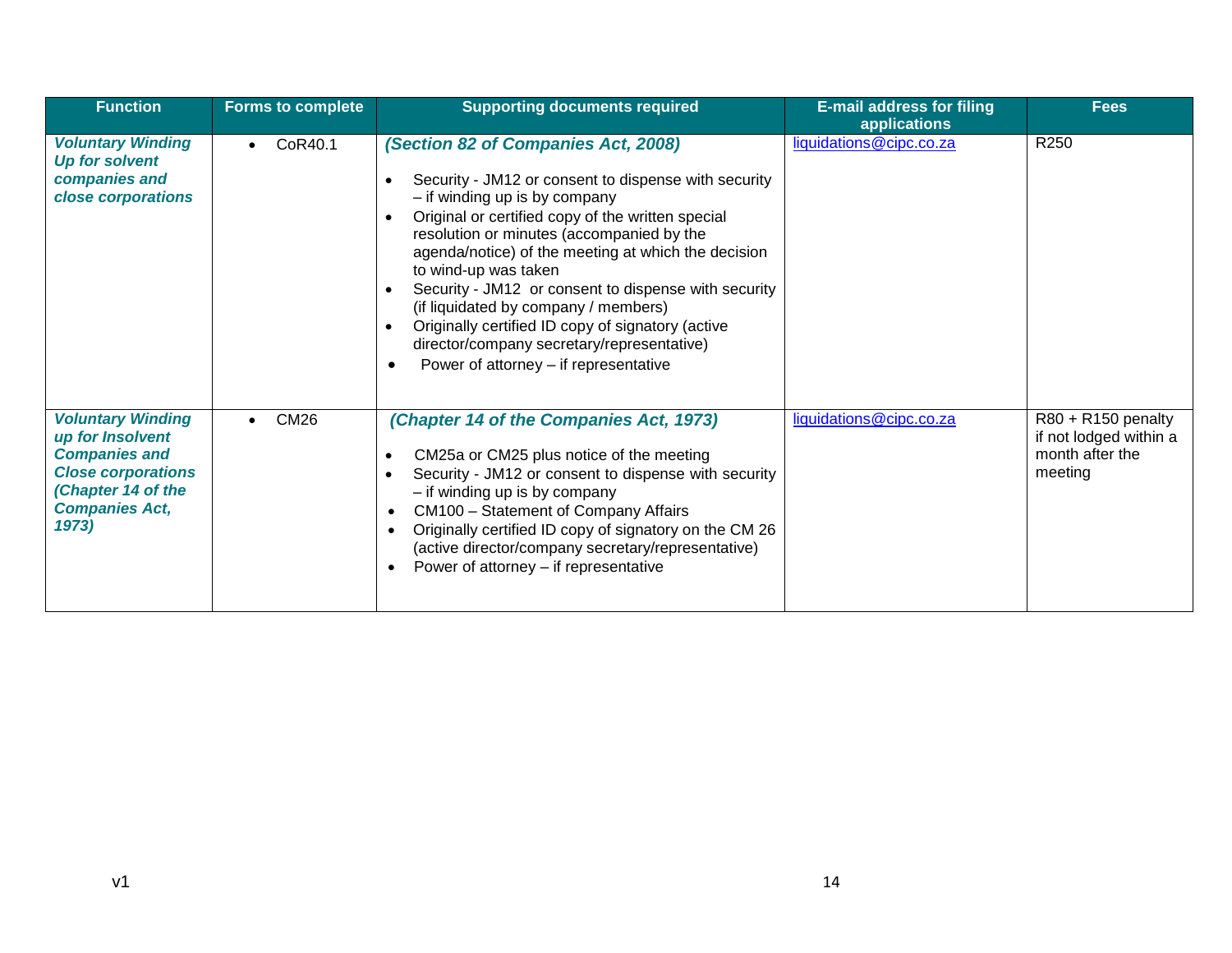| <b>Function</b>                                                                                                  | <b>Forms to complete</b>                    | <b>Supporting documents required</b>                                                                                                                                                                                                                                                                                                                                                                                                                                                                                                                                           | <b>E-mail address for filing</b><br>applications | <b>Fees</b>    |
|------------------------------------------------------------------------------------------------------------------|---------------------------------------------|--------------------------------------------------------------------------------------------------------------------------------------------------------------------------------------------------------------------------------------------------------------------------------------------------------------------------------------------------------------------------------------------------------------------------------------------------------------------------------------------------------------------------------------------------------------------------------|--------------------------------------------------|----------------|
| <b>Winding Up by</b><br><b>Court Order or</b><br>setting aside of<br><b>liquidation</b><br>proceedings           |                                             | Letter head of person submitting court order<br>indicating contact details of person submitting it<br>and customer code<br>Copy of court order to commence winding up<br>$\bullet$<br>proceedings<br>Notes:<br>Customer code must be indicated on letter as<br>$\bullet$<br>well as court order in order to receive automatic<br>notification of processing;<br>If the court order states "rule nisi is confirmed"<br>$\bullet$                                                                                                                                                | liquidations@cipc.co.za                          | R <sub>0</sub> |
|                                                                                                                  |                                             | then the previous court order issuing the rule<br>nisi must also be submitted                                                                                                                                                                                                                                                                                                                                                                                                                                                                                                  |                                                  |                |
| <b>Conversion of Par</b><br><b>Value Shares to No</b><br><b>Par Value Shares</b>                                 | CoR 15.2<br>$\bullet$<br>CoR31<br>$\bullet$ | Original or certified copy of the written board<br>$\bullet$<br>resolution or minutes of the meeting at which the<br>decision to convert was taken<br>Originally certified ID copy of signatory<br>$\bullet$<br>Power of attorney - if representative<br>$\bullet$<br>Originally certified ID copy of applicant<br>$\bullet$<br>Board report in terms of Reg 31(7)<br>$\bullet$                                                                                                                                                                                                | moiamendments@cipc.co.za                         | R250           |
| <b>Function</b>                                                                                                  | <b>Forms to complete</b>                    | <b>Supporting documents required</b>                                                                                                                                                                                                                                                                                                                                                                                                                                                                                                                                           | <b>E-mail address for filing</b><br>applications | <b>Fees</b>    |
|                                                                                                                  |                                             | <b>BUSINESS RESCUE</b>                                                                                                                                                                                                                                                                                                                                                                                                                                                                                                                                                         |                                                  |                |
| <b>Company or Close</b><br><b>corporation Notice</b><br>of beginning of<br><b>Business Rescue</b><br>proceedings | CoR 123.1<br>$\bullet$                      | CoR123.1 (duly completed including customer<br>$\bullet$<br>code and signature)<br>Certified ID copy of the owner of the customer<br>$\bullet$<br>code<br>Sworn statement with reasons for resolution set<br>$\bullet$<br>out in detail<br>PI Score break down and total<br>$\bullet$<br>Indication of primary business activities<br>$\bullet$<br>Resolution by company / close corporation to<br>$\bullet$<br>start business rescue<br>Practitioner Nomination letter by company /close<br>$\bullet$<br>corporation; and<br>Acceptance letter from Practitioner<br>$\bullet$ | businessrescue@cipc.co.za                        | R <sub>0</sub> |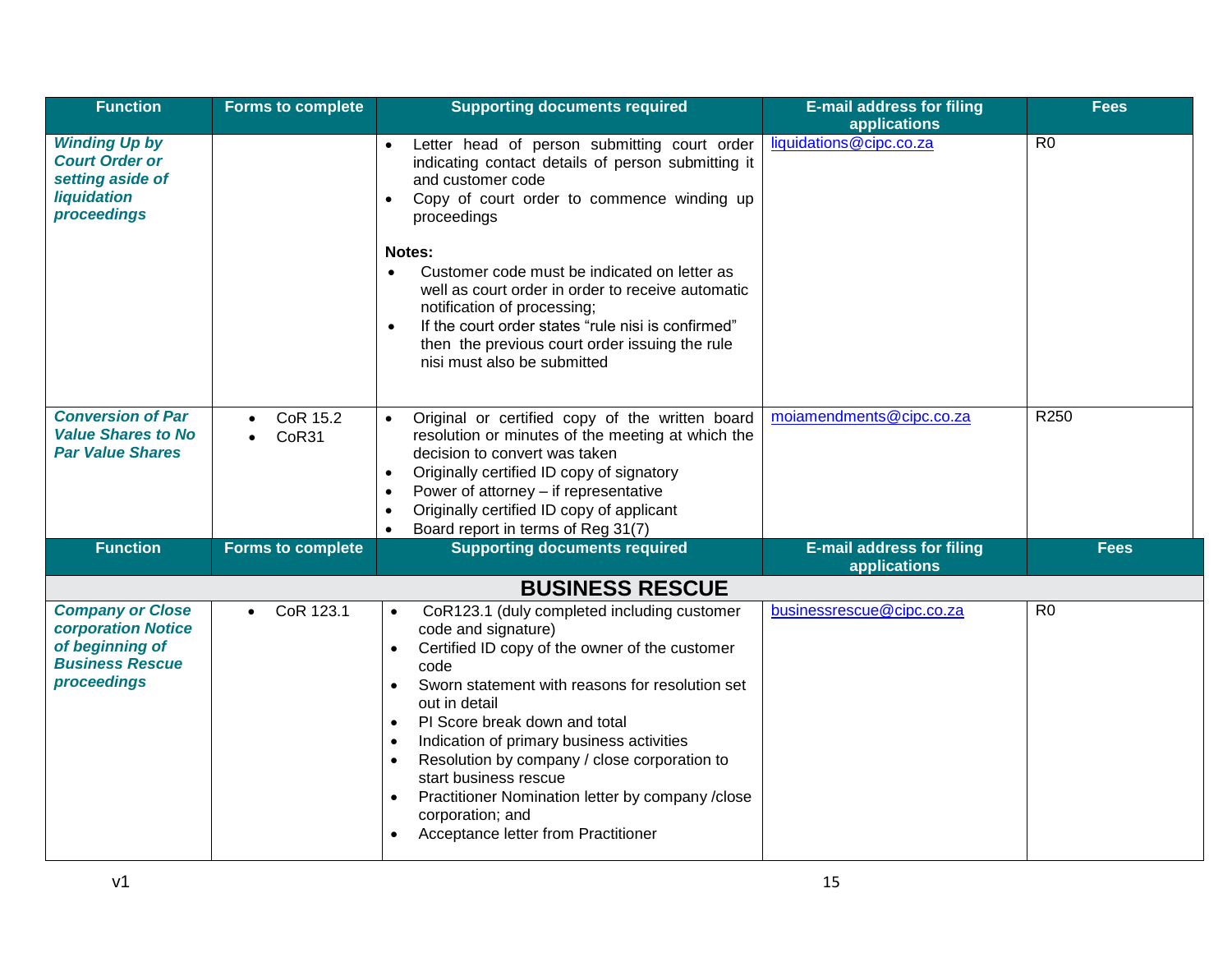| <b>Function</b>                                                                                                  | <b>Forms to complete</b> | <b>Supporting documents required</b>                                                                                                                                                                                                                                                                                                                                                                                                                                                                                                                                                                                                                                                                     | <b>E-mail address for filing</b><br>applications | <b>Fees</b>    |
|------------------------------------------------------------------------------------------------------------------|--------------------------|----------------------------------------------------------------------------------------------------------------------------------------------------------------------------------------------------------------------------------------------------------------------------------------------------------------------------------------------------------------------------------------------------------------------------------------------------------------------------------------------------------------------------------------------------------------------------------------------------------------------------------------------------------------------------------------------------------|--------------------------------------------------|----------------|
| <b>Court Order</b><br><b>Commencing or</b><br><b>Terminating</b><br><b>Business Rescue</b><br><b>Proceedings</b> |                          | <b>Commencing Business Rescue Proceedings:</b><br>CoR123.1 (duly completed including customer<br>$\bullet$<br>code and signature); and<br>Copy of court order<br>$\bullet$                                                                                                                                                                                                                                                                                                                                                                                                                                                                                                                               | businessrescue@cipc.co.za                        | R <sub>0</sub> |
|                                                                                                                  |                          | <b>Terminating or Setting Aside Business Rescue</b><br>Proceedings:<br>Letter head of person submitting court order<br>indicating contact details of person submitting it<br>and customer code<br>Copy of court order terminating or setting aside<br>business rescue proceedings                                                                                                                                                                                                                                                                                                                                                                                                                        |                                                  |                |
|                                                                                                                  |                          | Notes:<br>Customer code must be indicated on letter as<br>$\bullet$<br>well as court order in order to receive automatic<br>notification of processing;<br>If the court order states "rule nisi is confirmed"<br>$\bullet$<br>then the previous court order issuing the rule<br>nisi must also be submitted; and<br>If court order terminates or sets aside the<br>$\bullet$<br>business rescue proceedings and also states<br>that liquidation proceedings is to commence,<br>then the court order must also be submitted to<br>liquidations@cipc.co.za after confirmation was<br>received from CIPC that the termination or<br>setting aside of the business rescue<br>proceedings has been processed. |                                                  |                |
| <b>Notice of</b><br><b>Termination of</b><br><b>Business Rescue</b><br>proceedings                               | CoR125.2<br>$\bullet$    | CoR125.2 (duly completed including customer<br>$\bullet$<br>code and signature of practitioner) and the<br>reason for termination must be clearly stated on<br>the form<br>Certified ID copy of the owner of the<br>customer code                                                                                                                                                                                                                                                                                                                                                                                                                                                                        | businessrescue@cipc.co.za                        | R <sub>0</sub> |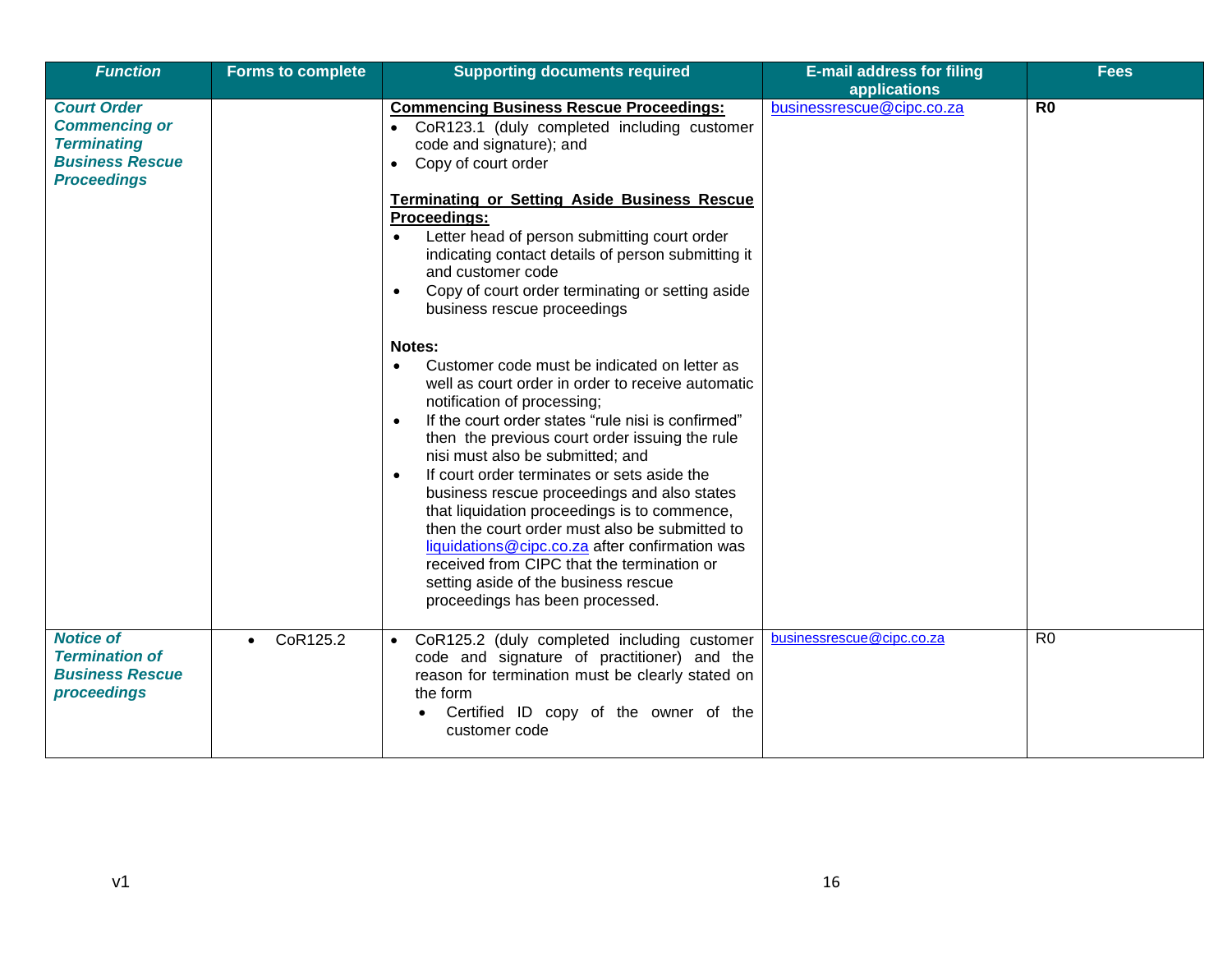| <b>Function</b>                                                                                      | <b>Forms to complete</b> | <b>Supporting documents required</b>                                                                                                                                                                                                                                              | <b>E-mail address for filing</b><br><b>applications</b> | <b>Fees</b>    |
|------------------------------------------------------------------------------------------------------|--------------------------|-----------------------------------------------------------------------------------------------------------------------------------------------------------------------------------------------------------------------------------------------------------------------------------|---------------------------------------------------------|----------------|
| <b>Notice of</b><br><b>Substantial</b><br><b>Implementation of</b><br><b>Business Rescue</b><br>Plan | CoR125.3<br>$\bullet$    | including<br>CoR125.3<br>completed<br>(duly<br>$\bullet$<br>signature<br>code<br>and<br>0f<br>customer<br>practitioner); and<br>Certified ID copy of the owner of the<br>customer code; and<br>PI Score of company or close corporation at<br>the time of submitting the CoR125.3 | businessrescue@cipc.co.za                               | R <sub>0</sub> |
| <b>Business Rescue</b><br><b>Status Report</b>                                                       | CoR125.1<br>$\bullet$    | CoR125.1<br>(duly<br>including<br>completed<br>$\bullet$<br>customer code and signature of practitioner)<br>In addition to the CoR125.1, a separate<br>more detailed report may be attached.                                                                                      | businessrescue@cipc.co.za                               | R <sub>0</sub> |
| <b>Notice of</b><br>appointment of<br><b>Business Rescue</b><br><b>Practitioner</b>                  | CoR123.2<br>$\bullet$    |                                                                                                                                                                                                                                                                                   | businessrescue@cipc.co.za                               | R <sub>0</sub> |
| <b>Application for</b><br>license as a<br><b>Business Rescue</b><br><b>Practitioner</b>              | CoR126.1<br>$\bullet$    | Resume of history and experience engaging<br>$\bullet$<br>business turnaround practice, if any.<br>A resume of relevant education, experience<br>and professional affiliations.<br>Valid Tax Clearance Certificate                                                                | businessrescue@cipc.co.za                               | R500           |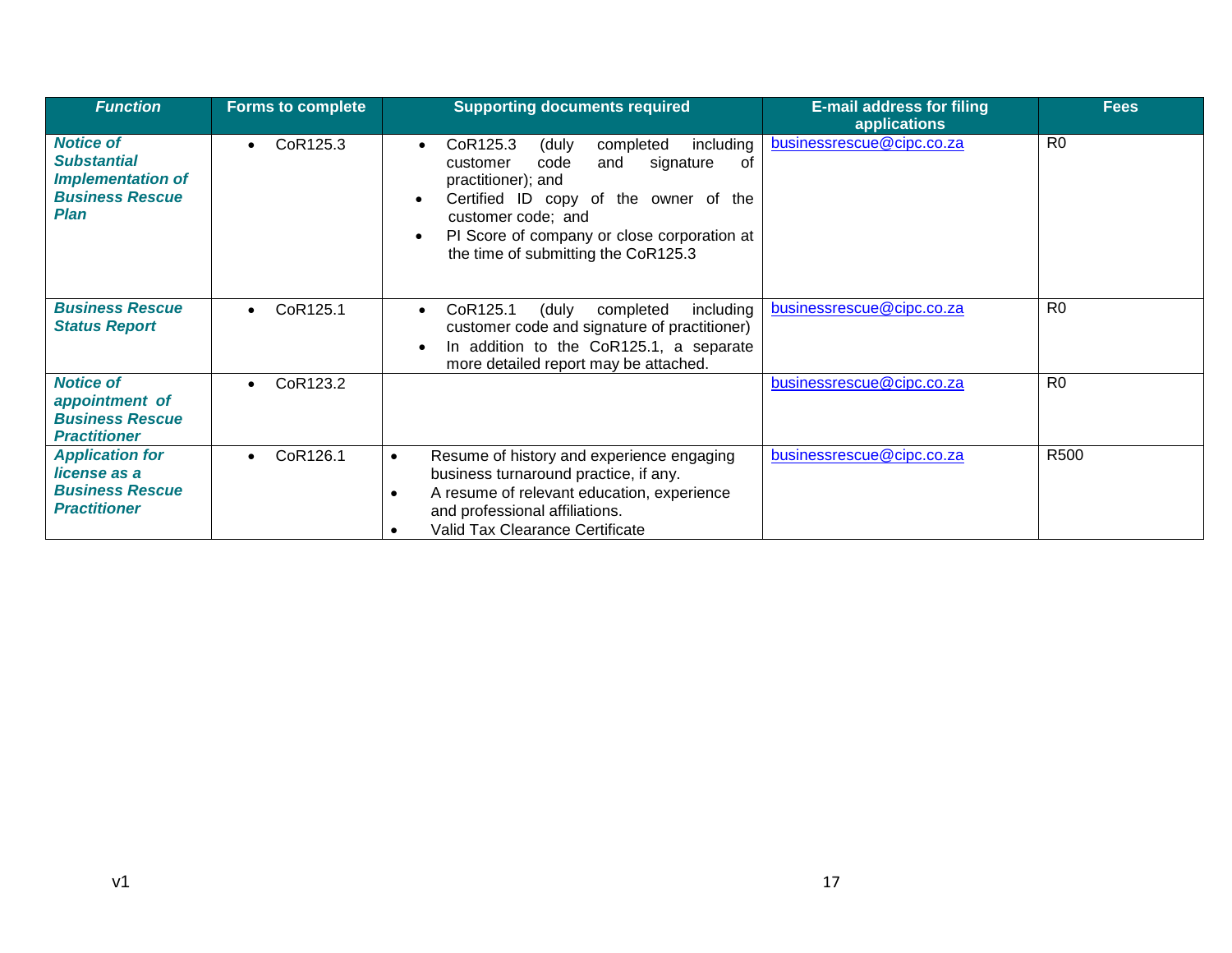| <b>Function</b>                                                   | <b>Forms to complete</b>                                                                                                                                                                                                   | <b>Supporting documents required</b>                                                                                                                                                                                                                                                                                                                                                                                                                                                                                                                                                                                                                                                                                                                                                                                                                                                                                                                                                                       | <b>E-mail address for filing</b><br>applications | <b>Fees</b>                                                                                                                                                                                                                                      |
|-------------------------------------------------------------------|----------------------------------------------------------------------------------------------------------------------------------------------------------------------------------------------------------------------------|------------------------------------------------------------------------------------------------------------------------------------------------------------------------------------------------------------------------------------------------------------------------------------------------------------------------------------------------------------------------------------------------------------------------------------------------------------------------------------------------------------------------------------------------------------------------------------------------------------------------------------------------------------------------------------------------------------------------------------------------------------------------------------------------------------------------------------------------------------------------------------------------------------------------------------------------------------------------------------------------------------|--------------------------------------------------|--------------------------------------------------------------------------------------------------------------------------------------------------------------------------------------------------------------------------------------------------|
|                                                                   |                                                                                                                                                                                                                            | <b>CONVERSIONS</b>                                                                                                                                                                                                                                                                                                                                                                                                                                                                                                                                                                                                                                                                                                                                                                                                                                                                                                                                                                                         |                                                  |                                                                                                                                                                                                                                                  |
| <b>Conversion from</b><br>close corporation<br>to private company | <b>Main form</b><br>$\bullet$ CoR18.1<br><b>Secondary Form:</b><br>CoR15.1A, B or<br>own<br>Memorandum of<br>Incorporation<br>(MOI)                                                                                        | Original or certified copy of the written<br>$\bullet$<br>resolution or minutes (accompanied by the<br>agenda/notice) of the meeting at which the<br>decision to convert was taken<br>CoR39 to appoint initial directors<br>$\bullet$<br>Certified copy of ID of directors<br>$\bullet$<br>Certified copy of ID of applicant<br>$\bullet$<br>Written statement in the form of a letter that<br>$\bullet$<br>the close corporation is not in liquidation or<br>engaged in business rescue proceedings<br>CoR21.1 - if a change in registered office<br>$\bullet$<br>CoR25 - if a change in financial year end<br>$\bullet$<br>CoR44 - if a change in auditor or the<br>$\bullet$<br>appointment of an auditor<br>CoR44 - if a change in company secretary<br>$\bullet$<br>or the appointment of a company secretary<br>CoR44 - if a change in audit committee<br>$\bullet$<br>members or the appointment of an audit<br>committee<br>CoR9.4 (reserved name) or CoR9.1 - if a<br>$\bullet$<br>change in name | companydocs@cipc.co.za                           | R175 or R475<br>depending on MOI<br>CoR25 -<br>if a<br>change<br>in.<br>financial year end<br>$- R100$<br>$CoR9.4 - name$<br>$\bullet$<br>reservation<br>R75.00<br>for<br>manual<br>reservation/R50.0<br><b>0</b> electronic name<br>reservation |
| <b>Conversion from</b><br>one type of<br>company to<br>another    | <b>Main form</b><br>$\bullet$ CoR15.2<br><b>Secondary forms</b><br>CoR15.2<br>$\bullet$<br>Annexure A if the<br>MOI of the<br>company is to<br>contain any ring<br>fencing provisions<br>CoR15.1, B, C, D,<br>E or own MOI | Certified ID copy of directors<br>$\bullet$<br>Certified ID copy of applicant<br>$\bullet$<br>Original or certified copy of the written<br>$\bullet$<br>resolution or minutes of the meeting at<br>which the decision to convert was taken<br>Relevant MOI for newly adopted company<br>$\bullet$<br>type                                                                                                                                                                                                                                                                                                                                                                                                                                                                                                                                                                                                                                                                                                  | moiamendments@cipc.co.za                         | R250<br>$\bullet$                                                                                                                                                                                                                                |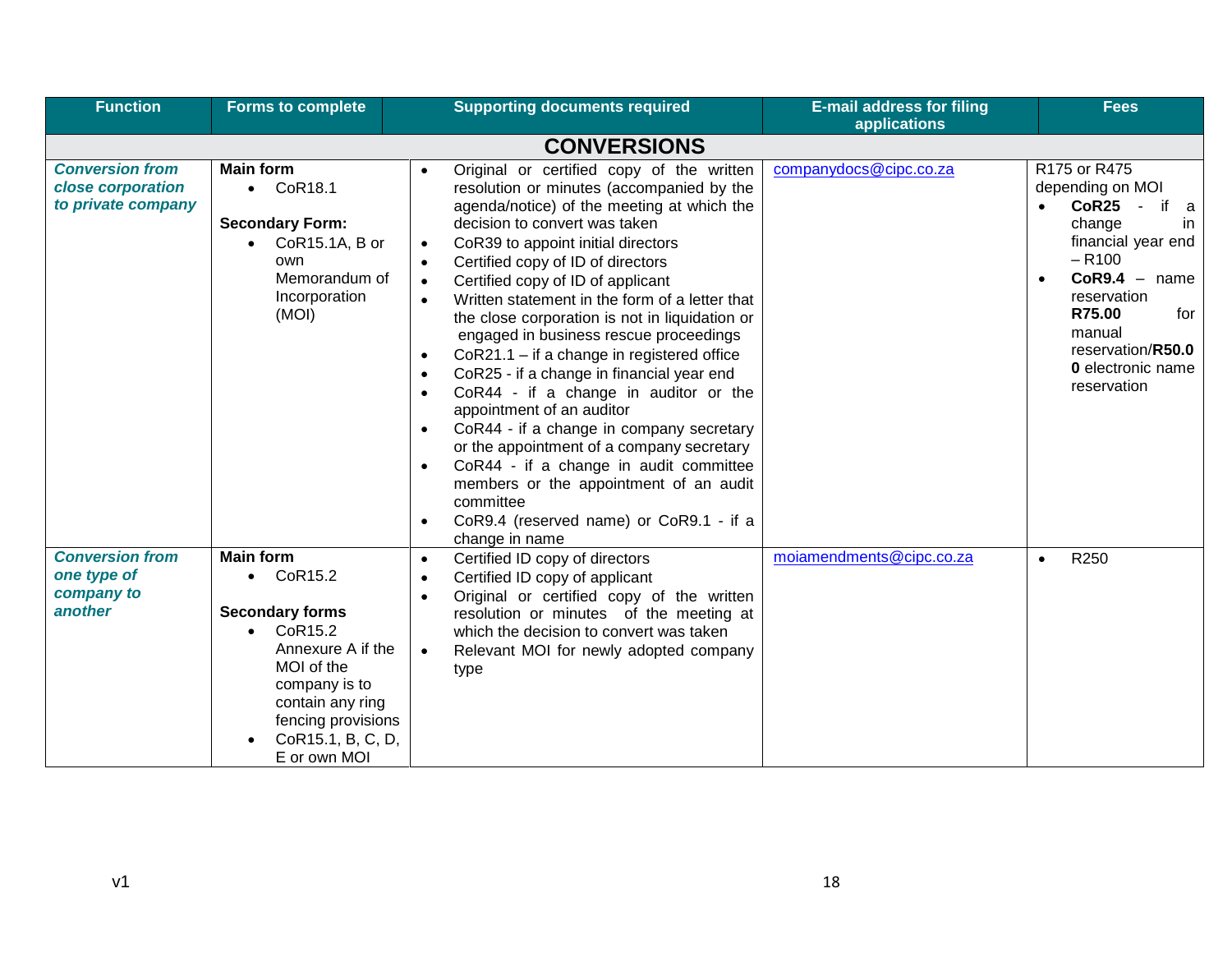| <b>Function</b>                                       | <b>Forms to complete</b>                                                                                                                                            | <b>Supporting documents required</b>                                                                                                                                                                                                                                                                                                                                                                                                                                                                                                                                                                                                                                                                                                                                                                                                                                                                                                                                                                                                                                                                                                                                                                                                            | <b>E-mail address for filing</b><br>applications | <b>Fees</b>                                                                                |
|-------------------------------------------------------|---------------------------------------------------------------------------------------------------------------------------------------------------------------------|-------------------------------------------------------------------------------------------------------------------------------------------------------------------------------------------------------------------------------------------------------------------------------------------------------------------------------------------------------------------------------------------------------------------------------------------------------------------------------------------------------------------------------------------------------------------------------------------------------------------------------------------------------------------------------------------------------------------------------------------------------------------------------------------------------------------------------------------------------------------------------------------------------------------------------------------------------------------------------------------------------------------------------------------------------------------------------------------------------------------------------------------------------------------------------------------------------------------------------------------------|--------------------------------------------------|--------------------------------------------------------------------------------------------|
| <b>Conversion from</b><br>company to co-<br>operative | <b>Main form</b><br>CR1<br>$\bullet$<br><b>Secondary forms</b><br>CR4 or CR8<br>Constitute in<br>duplicate<br>CR5 or CoR9.4 if<br>change of name<br>with conversion | Certified copy of applicant's identity<br>$\bullet$<br>document<br>Certified copy of members' identity<br>$\bullet$<br>document(s)<br>Proof of<br>Written notice of at least 3 months that<br>$\bullet$<br>the proposal has been given to each<br>creditor who has a claim exceeding<br>R1000.00;<br>Any creditors who have demanded<br>$\bullet$<br>payment of any amount due to them<br>have been paid in full; and<br>No creditor will be prejudiced by the<br>$\bullet$<br>conversion.<br>Copy of the resolution and explanation<br>$\bullet$<br>of the reasons for the conversion<br>Proof of the company registration<br>$\bullet$<br>Two certified copies of the company<br>$\bullet$<br>memorandum and articles of<br>association<br>A certified copy of the latest audited<br>$\bullet$<br>financial statements of the company<br>A schedule of the full names and<br>$\bullet$<br>addresses of the members, number of<br>shares and class of shares held by each<br>one in the company and the occupation<br>of the members<br>A schedule of full names and addresses<br>$\bullet$<br>of the directors of the company<br>A schedule of particulars and extent of<br>$\bullet$<br>the interest of the company in any other<br>company. | cooperativesonline@cipc.co.za                    | R215<br>Name<br>reservation -<br>R75 manually<br><b>OR</b><br><b>R50</b><br>electronically |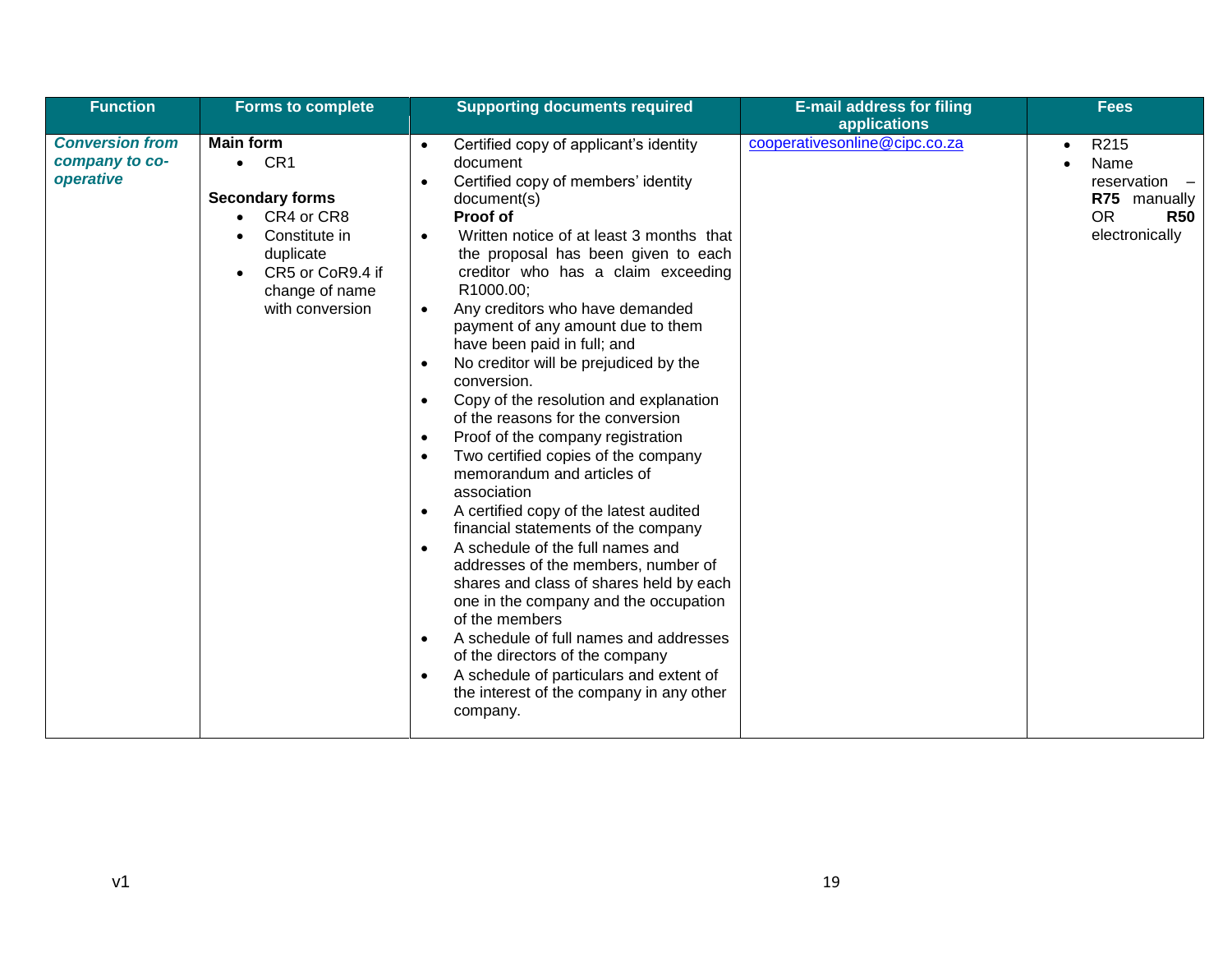| <b>Function</b>                                      | <b>Forms to complete</b>                         | <b>Supporting documents required</b>                                                                                                                                                                                                                                                                                                                                                                                                                                                                                                                                                                                                                                                                                                                                                                                                                                                                                                                                                                                                                                   | <b>E-mail address for filing</b><br>applications | Fees                                                                                               |
|------------------------------------------------------|--------------------------------------------------|------------------------------------------------------------------------------------------------------------------------------------------------------------------------------------------------------------------------------------------------------------------------------------------------------------------------------------------------------------------------------------------------------------------------------------------------------------------------------------------------------------------------------------------------------------------------------------------------------------------------------------------------------------------------------------------------------------------------------------------------------------------------------------------------------------------------------------------------------------------------------------------------------------------------------------------------------------------------------------------------------------------------------------------------------------------------|--------------------------------------------------|----------------------------------------------------------------------------------------------------|
| <b>Conversion from</b><br>co-operative to<br>company | Same as for<br>$\bullet$<br>new<br>incorporation | Cover letter, requesting conversion to a<br>company and cancellation of the registration<br>of the co-operative.<br>A copy of the proposal by the board of<br>$\bullet$<br>directors at a general meeting of members to<br>convert to a company and the detailed<br>reasons for the proposed conversion. This<br>proposal must have been approved by<br>special resolution of members.<br>A copy of the notice of the general meeting.<br>A declaration by the board of directors<br>stating<br>that the application to convert complies<br>with the provisions of the Co-operatives<br>Act, 2005 and<br>that the interests of creditors will be<br>protected in accordance with section 64 of<br>the Co-operatives Act, 2005.<br>Proof of<br>Written notice of at least 3 months that<br>$\circ$<br>the proposal has been given to each<br>creditor who has a claim exceeding<br>R1000.00; and<br>Any creditors who have demanded<br>$\circ$<br>payment of any amount due to them,<br>have been paid in full; and<br>No creditor will be prejudiced by the<br>$\circ$ | companydocs@cipc.co.za                           | R175.00 or R475<br>depending on MOI<br>Name reservation -<br>R75 manually OR R50<br>electronically |
|                                                      |                                                  | conversion.<br>Approval letter from the Registrar of Co-<br>Operatives                                                                                                                                                                                                                                                                                                                                                                                                                                                                                                                                                                                                                                                                                                                                                                                                                                                                                                                                                                                                 |                                                  |                                                                                                    |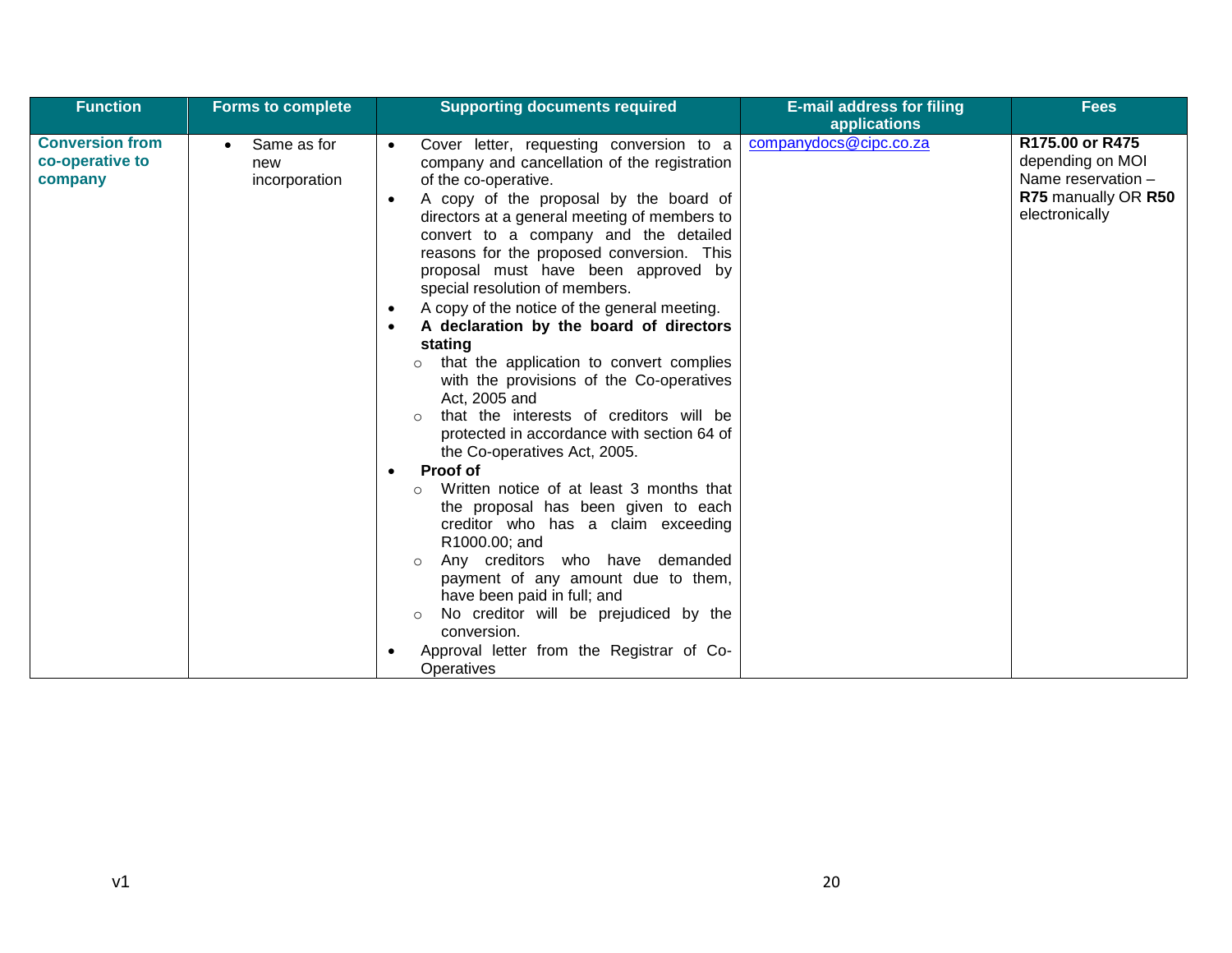## **List of forms and purpose of company and close corporation forms**

| <b>FORM</b>     | <b>PURPOSE OF FORM</b>                                                                   |
|-----------------|------------------------------------------------------------------------------------------|
| CoR 9.1         | Application to reserve a company name                                                    |
| COR 9.2         | Application for extension of name reservation                                            |
| CoR 10.1        | Application for Defensive Name Registration                                              |
| <b>CoR 10.2</b> | Application for Renewal of Defensive Name Registration                                   |
| CoR 11.1        | Application to Transfer Reserved or Registered Name                                      |
| <b>CoR 14.1</b> | Notice of Incorporation                                                                  |
|                 | (Must have Memorandum of Incorporation attached)                                         |
| Cor14.1 App A   | Notice of Incorporation – initial directors of the company                               |
| Cor14.1 App B   | Notice of Incorporation - alternative names for the company                              |
| Cor14.1 App C   | Notice of Incorporation - notice of ring fencing provisions                              |
| Cor14.1 App D   | Notice of Incorporation – notice of company appointments                                 |
| Cor14.1 App E   | Notice of Incorporation                                                                  |
| CoR 15.1        | Standard Form of Memorandum of Incorporation                                             |
|                 | (May be in any form A, B, C, D or E)                                                     |
| Cor15.1A        | Short standard form for private companies                                                |
| CoR15.1B        | Long standard form for profit companies                                                  |
| CoR15.1C        | Short standard form non profit companies without members                                 |
| CoR15.1D        | Long standard form non profit companies without members                                  |
| CoR15.1E        | Long standard form non profit companies with members                                     |
| <b>CoR 15.2</b> | Notice of Amendment to the Memorandum of Incorporation                                   |
|                 | (Draft of proposed amendment may be lodged for vetting purposes)                         |
| CoR 15.3        | Notice of Alteration of Memorandum of Incorporation                                      |
|                 | (purpose of correcting mistakes such as errors, etc)                                     |
| CoR 15.4        | Notice of Translation of Memorandum of Incorporation (into another SA official language) |
| CoR 15.5        | Notice of Consolidated revision of Memorandum of Incorporation                           |
|                 | (3 or more amendments have been made)                                                    |
| CoR 16.1        | Notice of adoption, alteration or repeal of Company Rules                                |
| CoR 16.2        | Notice of result of rule ratification vote                                               |
| CoR 17.1        | Application by foreign company to transfer registration to the Republic of South Africa  |
| <b>FORM</b>     | <b>PURPOSE OF FORM</b>                                                                   |
| CoR 18.1        | Notice of Conversion of a Close Corporation to a Company                                 |
|                 | (relevant Memorandum of Incorporation to be attached)                                    |
| CoR 20.1        | Notice of Registration of External Company                                               |
| <b>CoR 21</b>   | Notice of Change of registered office                                                    |
| <b>CoR 25</b>   | Notice of Change of financial year end                                                   |
| <b>CoR 39</b>   | Notice of Change concerning a director                                                   |
| CoR 40.1        | Notice of Resolution to Wind up solvent company                                          |
| CoR 40.2        | Notice of Transfer of company jurisdiction to a foreign country                          |
| CoR 40.5        | Application for re-instatement of de-registered company                                  |
| CoR 46.3        | Application to Commission to exclude categories of persons from rights offers            |